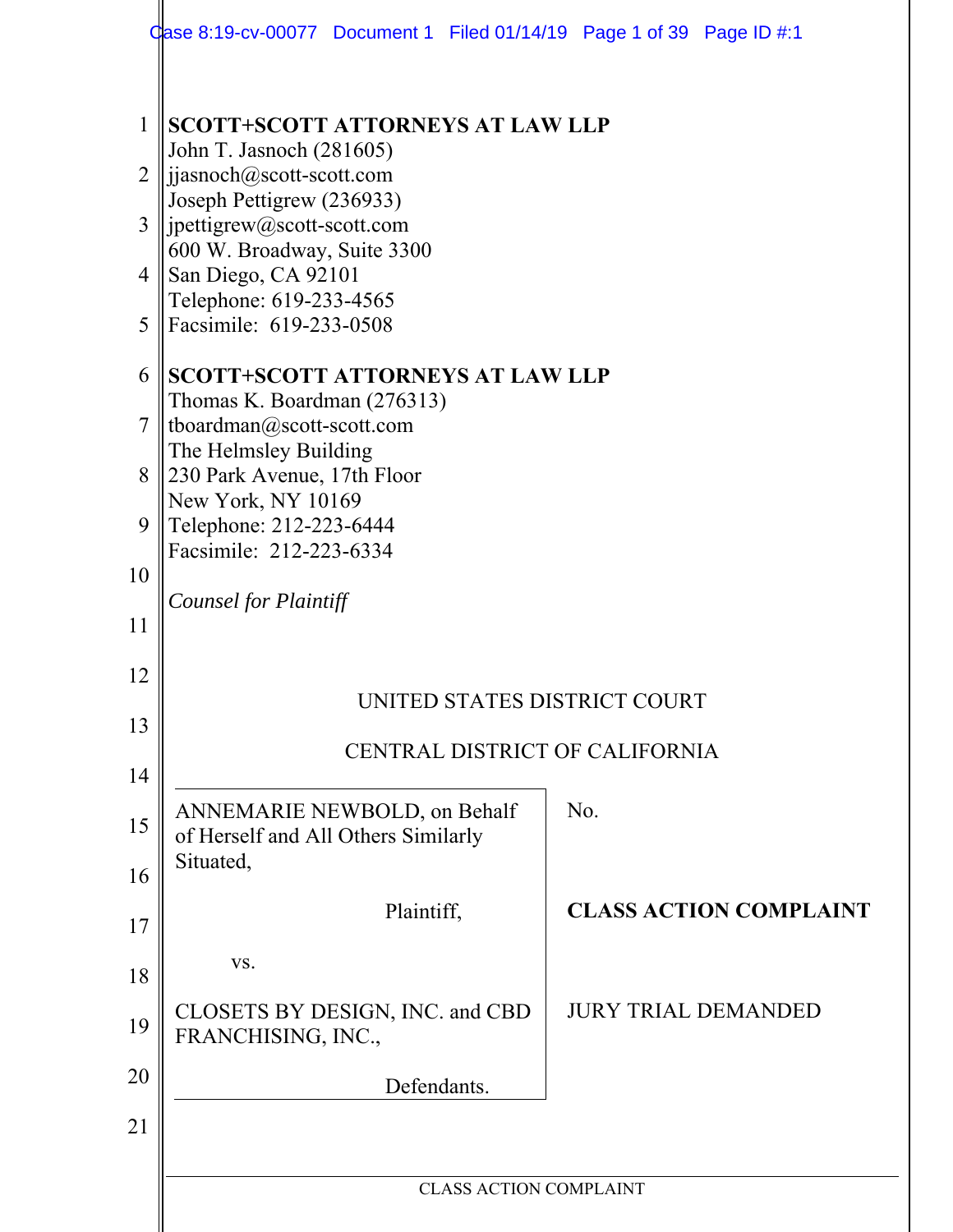| $\mathbf{1}$   | Plaintiff Annemarie Newbold alleges the following based upon personal                |
|----------------|--------------------------------------------------------------------------------------|
| $\overline{2}$ | knowledge as to herself and her own acts, and upon information and belief and        |
| 3 <sup>1</sup> | investigation by Plaintiff's counsel, which included, among other things, a review   |
| 4 <sup>1</sup> | of public documents, marketing materials, and announcements made by and/or           |
| 5 <sup>1</sup> | concerning Closets by Design, Inc. and CBD Franchising, Inc. (collectively,          |
|                | "Closets by Design" or "Defendants") as to all other matters. Plaintiff believes     |
|                | that substantial additional evidentiary support exists for the allegations set forth |
| 8              | herein and will be available after a reasonable opportunity for discovery.           |

9

#### **INTRODUCTION**

10 11 12 1. This action seeks to remedy the unfair, deceptive, and unlawful business practices of Defendants with respect to the marketing, advertising, and sales of merchandise and services offered by Defendants.

1 CLASS ACTION COMPLAINT 13 14 15 16 17 18 19 20 21 2. Defendants offer design and installation services of custom closets, garage organizers, entertainment centers, and home office systems – all at purportedly deep discounts off of the "regular" or "original" retail price. Throughout the Class Period (defined below), Defendants misrepresented the existence, nature, and amount of price discounts on merchandise and services offered for sale by purporting to offer specific dollar or percentage discounts from "regular" or "original" retail prices. These purported discounts are false and misleading, however, because the "regular" or "original" prices advertised by Defendants are fabricated or inflated, and do not represent the actual regular prices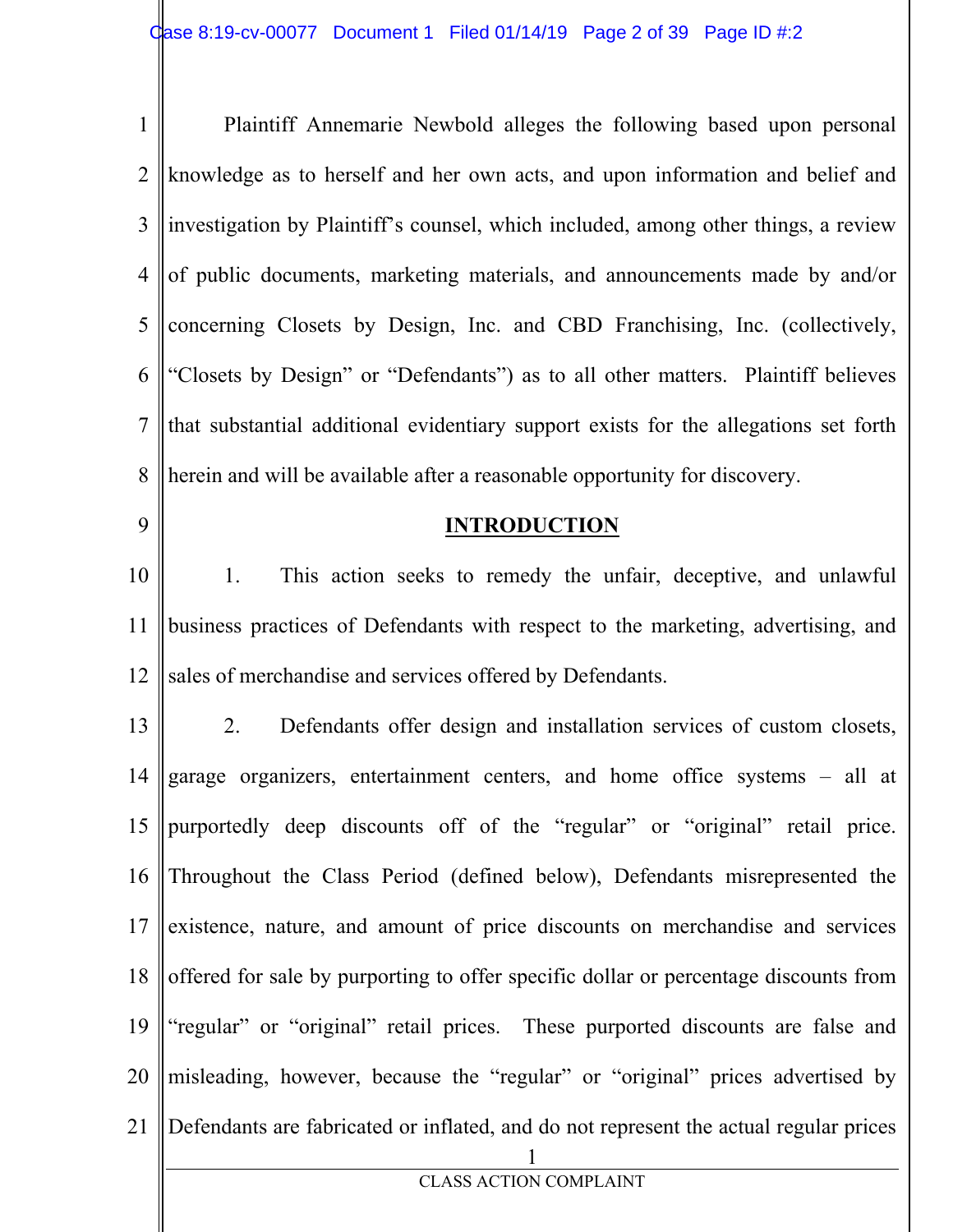1 2 3 4 5 6 for Defendants' merchandise and services. In fact, Defendants never sold the merchandise or services at their "regular" or "original" prices in meaningful amounts or for meaningful periods of time. Moreover, the advertised "regular" or "original" prices for the affected merchandise were not the prevailing retail market prices within three months immediately preceding the publication and dissemination of the advertised former prices, as required by California law.

7 8 9 10 11 12 13 14 15 16 3. As a result of Defendants' false and misleading advertising and marketing of supposedly discounted retail prices based on "regular" or "original" prices, Plaintiff and members of the proposed Class have suffered injury in fact, including economic damages, and have lost money or property. Specifically, Plaintiff and members of the Class have purchased Defendants' merchandise and services under the mistaken belief that these products were actually offered for sale at a meaningful discount from Defendants' "regular" or "original" prices for those services and merchandise. But for Defendants' false and misleading advertising and marketing of their merchandise, Plaintiff and members of the Class would not have purchased such merchandise.

2 CLASS ACTION COMPLAINT 17 18 19 20 21 4. Plaintiff brings claims on behalf of herself and the proposed Class for unjust enrichment and violations of, among other statutes, the Consumers Legal Remedies Act, Cal. Civ. Code §1750, *et seq*. ("CLRA"); the Unfair Competition Law, Cal. Bus. & Prof. Code §17200, *et seq*. ("UCL"); and the California False Advertising Law, Cal. Bus. & Prof. Code §17500, *et seq*. ("FAL"). Plaintiff seeks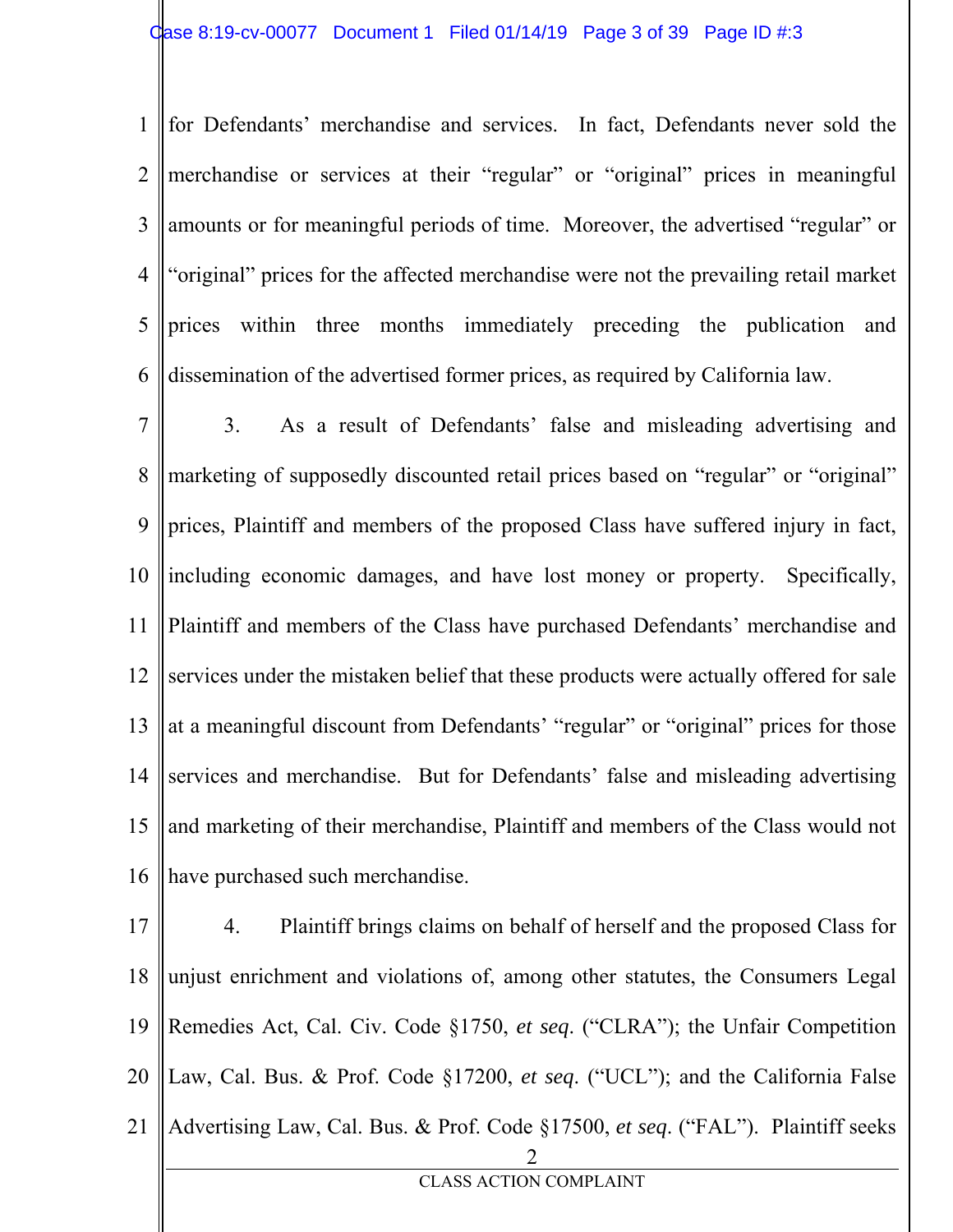1 2 3 4 5 6 7 8 9 to permanently enjoin Defendants from using false and misleading claims regarding retail price comparisons or reductions in their marketing and advertising. Further, Plaintiff seeks to obtain restitution and other appropriate relief in the amount by which Defendants were unjustly enriched as a result of their sales of merchandise offered at a false discount. Plaintiff also seeks damages as provided for pursuant to the CLRA. Finally, Plaintiff seeks reasonable attorneys' fees pursuant to Cal. Code Civ. Proc. §1021.5 as this lawsuit seeks the enforcement of an important right affecting the public interest and satisfies the statutory requirements for an award of attorneys' fees.

**PARTIES** 

10

11 12 13 14 15 16 17 5. Plaintiff Annemarie Newbold is a citizen of Kentucky. During the Class Period, Plaintiff purchased a closet organization system from Defendants at a purported sale or discount price off of Defendants' "regular" or "original" prices. Plaintiff relied on Defendants' deceptive advertising and marketing in deciding to purchase the merchandise/services and suffered damages by Defendants' actions. Were it not for Defendants' deceptive advertising and marketing, Plaintiff would not have purchased the merchandise/services.

3 CLASS ACTION COMPLAINT 18 19 20 21 6. Defendant Closets by Design, Inc. ("CBD Inc.") is a California company with its principal place of business located at 3860 Capitol Ave., Whittier, CA 90601. CBD Inc. is a subsidiary of Home Organizers, Inc., a California company. CBD Inc. owns and operates the Closets by Design brand's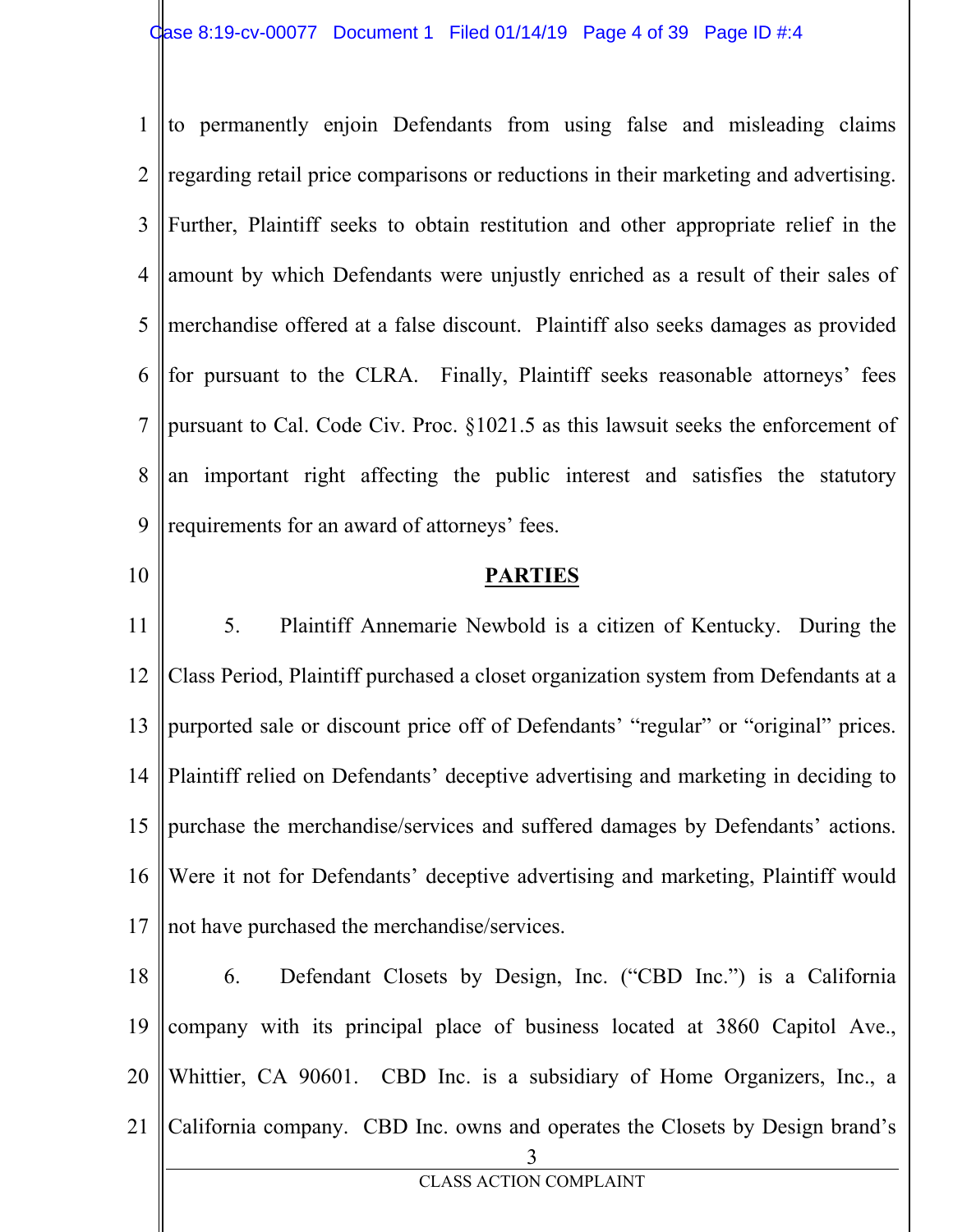1 2 3 4 corporate-owned locations, and therefore, is an active participant in the deceptive pricing scheme. CBD Inc. also owns and controls the website and landing pages, as well as, the print advertising and coupons, where Defendants offered their purported discounts off the represented regular and original retail prices.

- 5 6 7 8 9 10 7. Defendant CBD Franchising, Inc. ("CBDF") is a California company with its principal place of business located at 13272 Garden Grove Boulevard, Garden Grove, CA 92843. CBDF is also a subsidiary of Home Organizers, Inc. CBDF is a franchisor that sells Closets by Design branded franchises to franchisees located across the country. CBDF controls the uniform nationwide marketing and advertising program utilized by both the corporate-owned and franchised locations.
- 11

#### **JURISDICTION AND VENUE**

12 13 14 15 16 17 8. This Court has jurisdiction over this action under the Class Action Fairness Act, 28 U.S.C. §1332(d). The aggregated claims of the individual Class members exceed the sum or value of \$5,000,000, exclusive of interests and costs; there are more than 100 members of the putative Class (defined below); and this is a class action in which there is minimal diversity because Plaintiff is a citizen of a different state than Defendants CBD Inc. and CBDF.

4 18 19 20 21 9. This Court has personal jurisdiction over Defendants CBD Inc. and CBDF because they are headquartered in California, systematically and continuously conducted business in and throughout the State of California, and intentionally avail themselves of the markets within California through the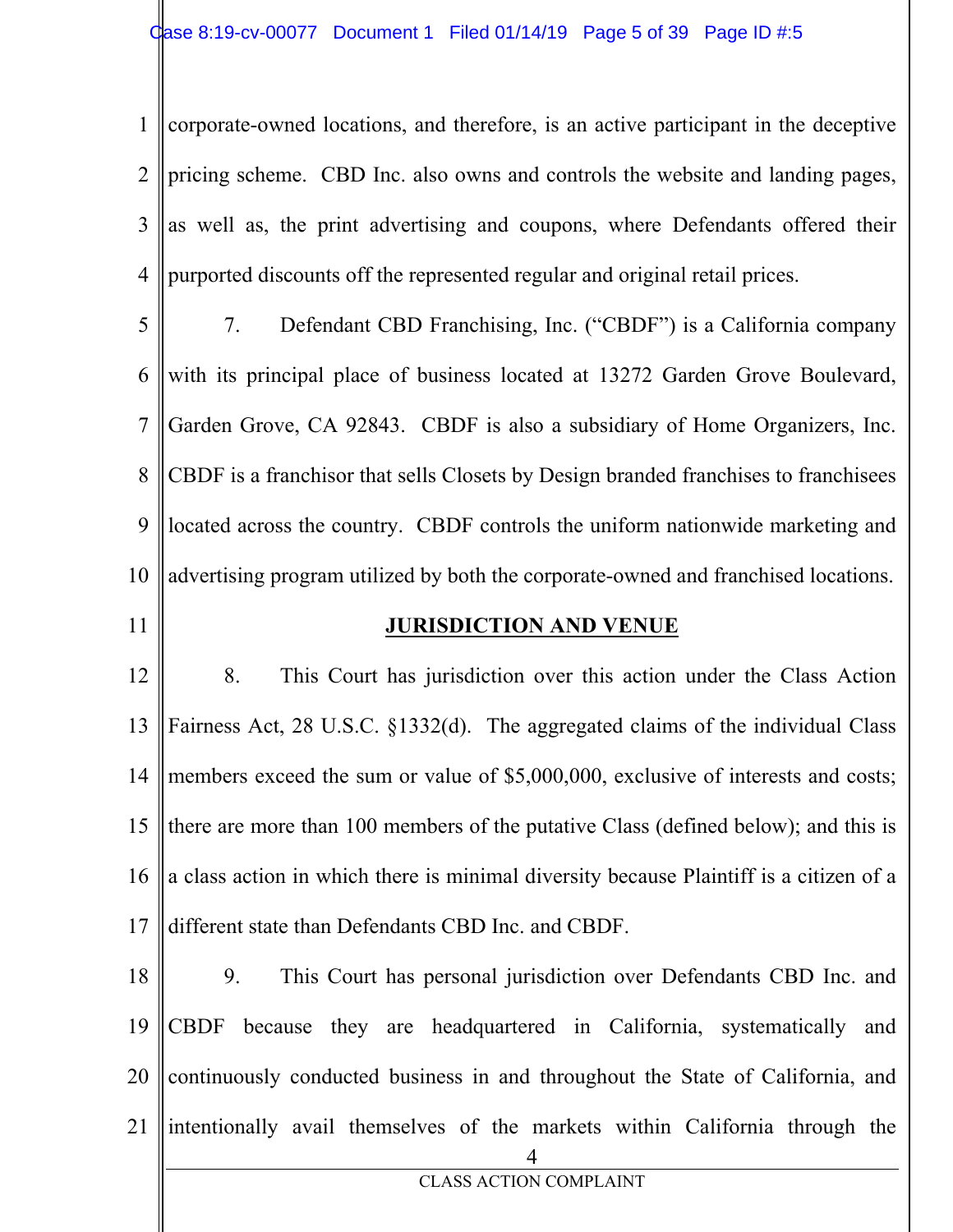1 2 3 promotion, sale, marketing, and distribution of their products. Moreover, their wrongful conduct, as described herein, emanated from California and foreseeably affects consumers in California.

4 5 6 7 8 9 10 11 12 13 10. Venue is proper in this District under 28 U.S.C. §1391(b)(2) because a substantial part of the events or omissions giving rise to Plaintiff's claims occurred in this District. Under 28 U.S.C. §§1391(c)(2) and (d), Defendants CBD Inc. and CBDF are deemed to reside in this District and their wrongful conduct relating to the alleged deceptive pricing scheme emanated and was directed from this District. As such, venue is proper in this judicial district under 28 U.S.C. §1391(b)(2) because Defendants conduct business in this District and a substantial part of the acts or omissions giving rise to the claims set forth herein occurred in this District. 11. A venue affidavit pursuant to California Civil Code §1780(d) is attached as Exhibit 1.

14

#### **FACTUAL ALLEGATIONS**

#### 15 **A. Closets by Design's Business and Marketing of Its Products**

5 CLASS ACTION COMPLAINT 16 17 18 19 20 21 12. Closets by Design was founded in 1982. As of 2018, Closets by Design owned or franchised 57 locations, including 3 company-owned locations, 47 U.S. franchised locations, and 7 non-U.S. franchised locations, and operated an e-commerce website (www.closetsbydesign.com). Defendants offer design and installation of custom closets, garage organizers, entertainment centers, and home office systems. Closets by Design's website includes information about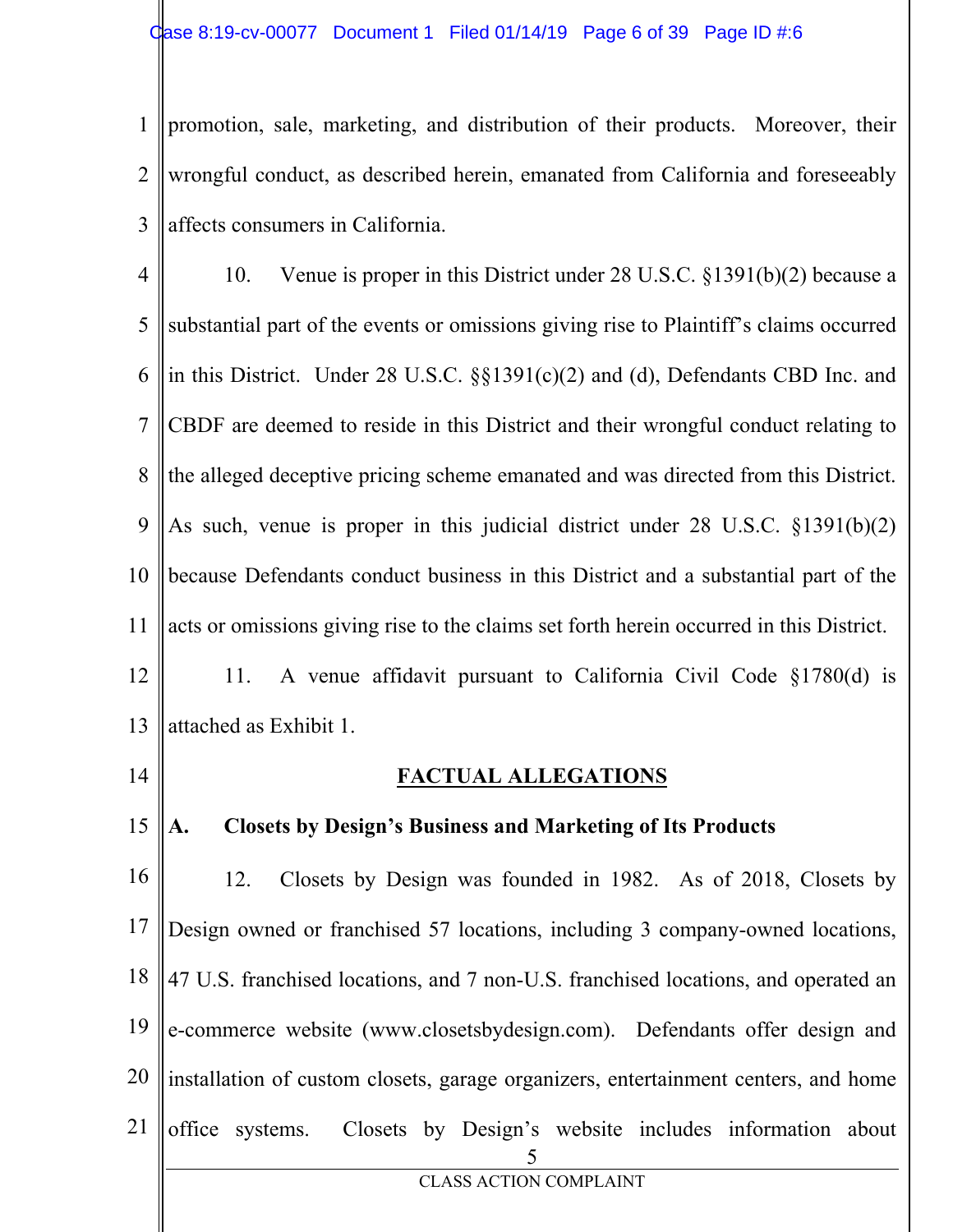- 1 2 Defendants' merchandise and services, and links to coupons for each of its corporate-owned and franchised locations.
- 3 4 5 13. Closets by Design prominently, continuously, and uniformly offers significant percentage and dollar "discounts" to consumers nationwide for its merchandise and services.
- 6 7 8 9 10 14. Unfortunately, the "discounts" that Closets by Design presents to its customers are illusory. Closets by Design offers its customers purported "savings" that are based on false and inflated "regular" or "original" prices. There is no "regular" or "original" price at which Closets by Design merchandise and services are routinely, if ever, sold to customers by Closets by Design.
- 11 12 13 14 15 15. Closets by Design knew or should have known that its pricing scheme was intended to convey false information to consumers, including Plaintiff, about the merchandise and services, to cause consumers to purchase such merchandise and services believing that they were obtaining them at a significant savings, below their actual or regular prices.
- 16 17 18 19 20 16. Defendants' representations were likely to mislead reasonable consumers into believing that Defendants' prices were significantly lower than the prices regularly offered for those products by Defendants, or offered by other merchants for similar products, and that consumers would enjoy significant savings by purchasing those products from Defendants instead of from other merchants.
- 21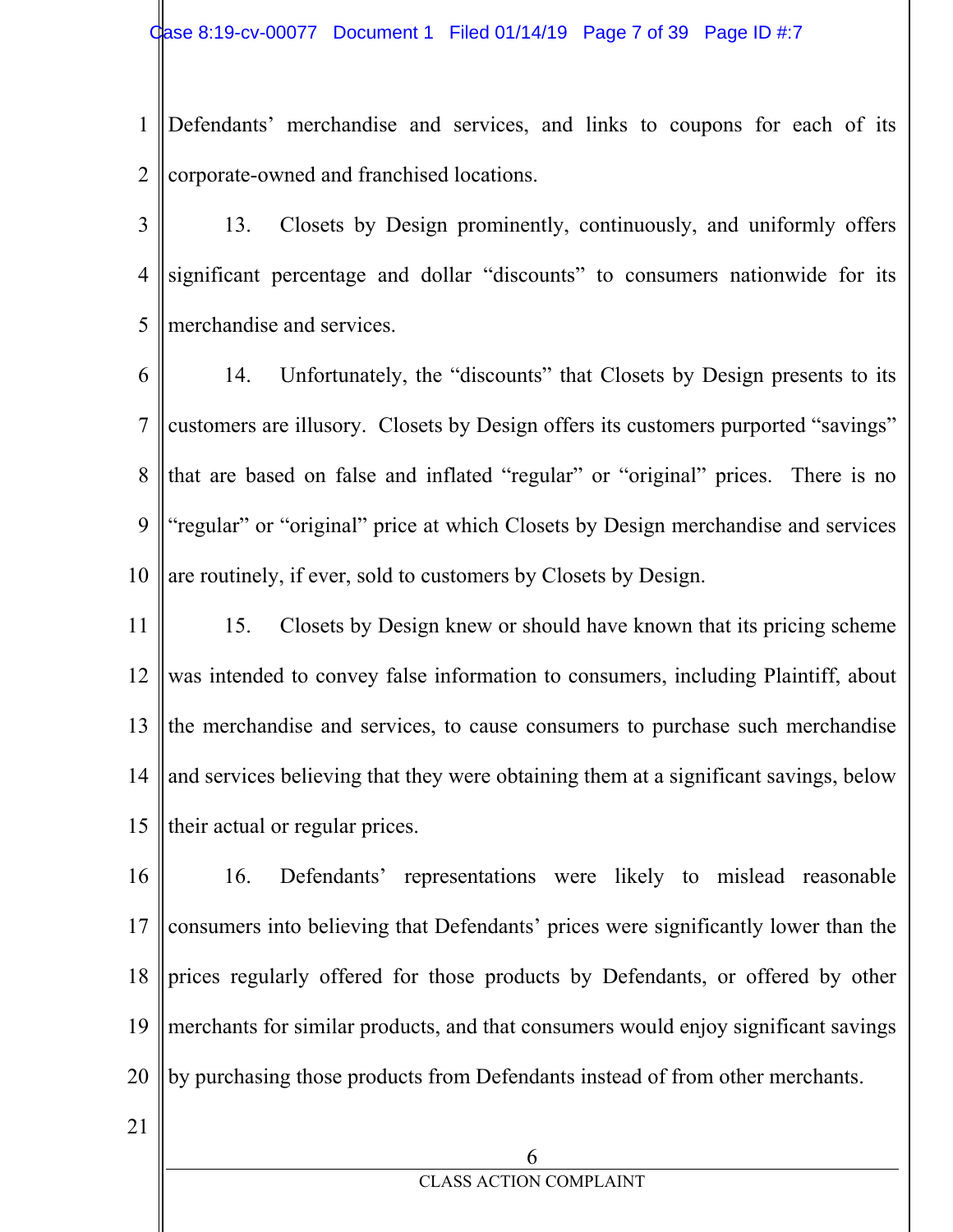1 2 3 4 5 6 17. Defendants' false and/or misleading pricing representations made it more likely that consumers would purchase particular products from Defendants. Defendants' misleading claims of a huge discount (at least 40% or \$200 off) were likely to deceive consumers who were not inclined to purchase the product at all to buy it from Defendants because they were misled into believing that they were getting the item at a true discount.

7 8 9 10 18. Plaintiff is informed and believes that the alleged "regular" or "original" prices for Defendants' merchandise and services at all relevant times throughout the Class Period were false prices and not true prices that Defendants had previously employed for such items.

11 12 13 14 15 19. Since at least in or around July 2014, Defendants have engaged in a brand-wide, pervasive and continuous campaign of falsely claiming that their merchandise and services sold at a far higher price in order to induce Plaintiff and all Class members to purchase merchandise at purportedly marked-down sale prices.

7 CLASS ACTION COMPLAINT 16 17 18 19 20 21 20. Plaintiff is informed and believes that Defendants' scheme, disseminated to consumers via print and internet advertising, is part of a concerted, years-long, pervasive nationwide campaign and has been consistently implemented across all of Defendants' merchandise at each of its locations and online. Defendants' pricing scheme has been prominently displayed in coupons and other similar offers, with express references to alleged "discounts" that have never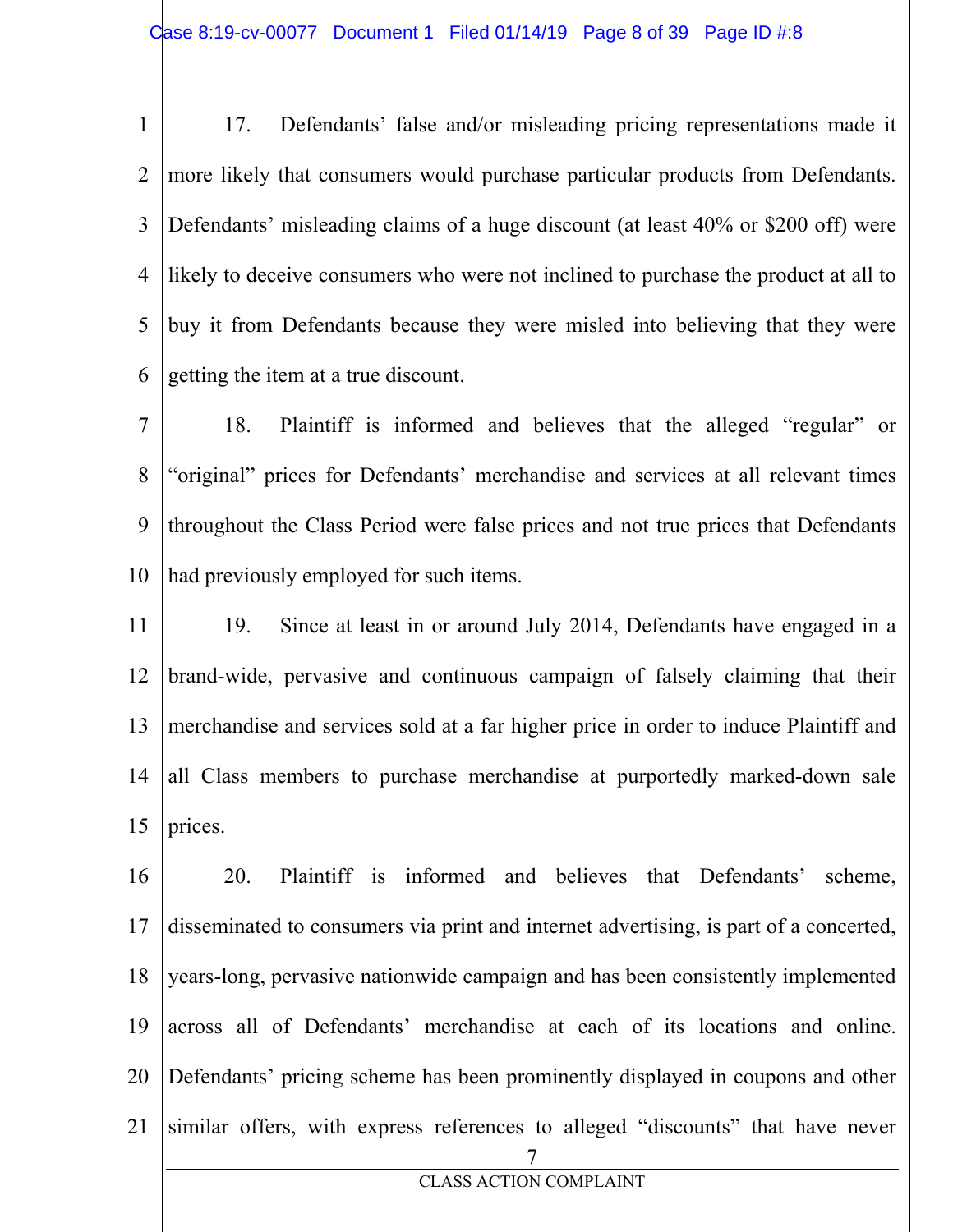1 2 existed and/or do not, and/or did not then, currently reference the true prevailing market retail prices for such merchandise.

3 **B. Applicable Price Discounting Laws** 

4 5 6 7 8 21. The Federal Trade Commission Act ("FTCA") prohibits "unfair or deceptive acts or practices in or affecting commerce." (15 U.S.C. §45(a)(1).) The FTCA specifically makes it "unlawful for any person, partnership, or corporation to disseminate, or cause to be disseminated, any false advertisement." (15 U.S.C.  $§52(a).)$ 

9 10 11 12 13 14 15 22. Under the FTCA, advertising must be truthful and non-deceptive, advertisers such as Defendants must have evidence to back up their claims, and advertisements cannot be unfair. An advertisement is deceptive, according to the Federal Trade Commission ("FTC"), if it contains a misstatement or omits information that is likely to mislead consumers acting reasonably under the  $circumstances$ , and the statement or omitted information is material  $-$  that is, important to a consumer's decision to buy or use the product.

16 17 23. The FTC has issued regulations describing misleading discount price comparison schemes such as those used by Defendants as deceptive:

8 18 19 20 21 One of the most commonly used forms of bargain advertising is to offer a reduction from the advertiser's own former price for an article. If the former price is the actual, bona fide price at which the article was offered to the public on a regular basis for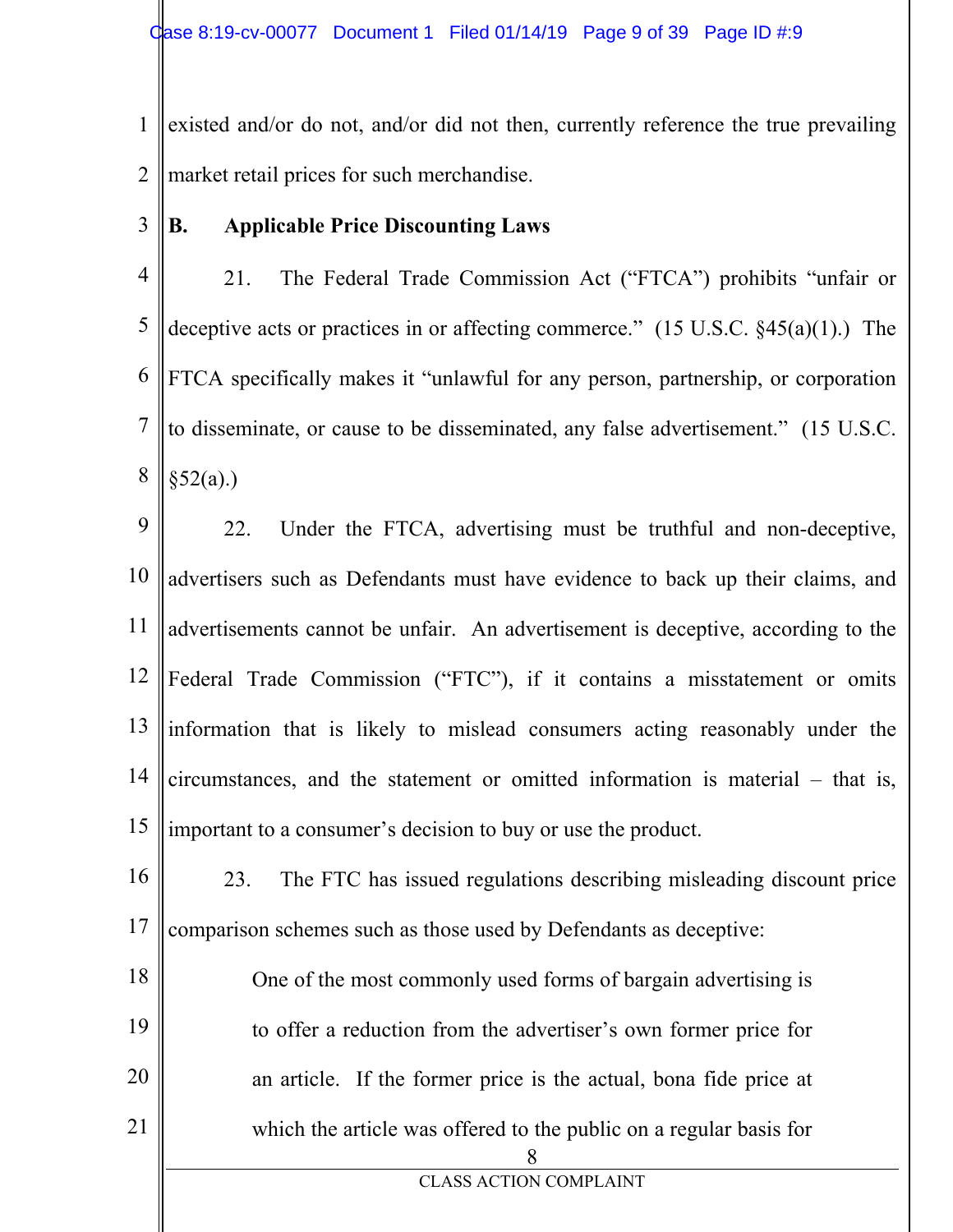| a reasonably substantial period of time, it provides a legitimate |
|-------------------------------------------------------------------|
| basis for the advertising of a price comparison. Where the        |
| former price is genuine, the bargain being advertised is a true   |
| one. If, on the other hand, the former price being advertised is  |
| not bona fide but fictitious – for example, where an artificial,  |
| inflated price was established for the purpose of enabling the    |
| subsequent offer of a large reduction $-$ the "bargain" being     |
| advertised is a false one; the purchaser is not receiving the     |
| unusual value he expects. In such a case, the "reduced" price     |
| is, in reality, probably just the seller's regular price.         |
|                                                                   |

11 16 C.F.R. §233.1(a).

1

2

3

4

5

6

7

8

9

10

9 12 13 14 15 16 17 18 19 20 21 A former price is not necessarily fictitious merely because no sales at the advertised price were made. The advertiser should be especially careful, however, in such a case, that the price is one at which the product was openly and actively offered for sale, for a reasonably substantial period of time, in the recent, regular course of his business, honestly and in good faith – and, of course, not for the purpose of establishing a fictitious higher price on which a deceptive comparison might be based. And the advertiser should scrupulously avoid any implication that a former price is a selling, not an asking price (for example, by

CLASS ACTION COMPLAINT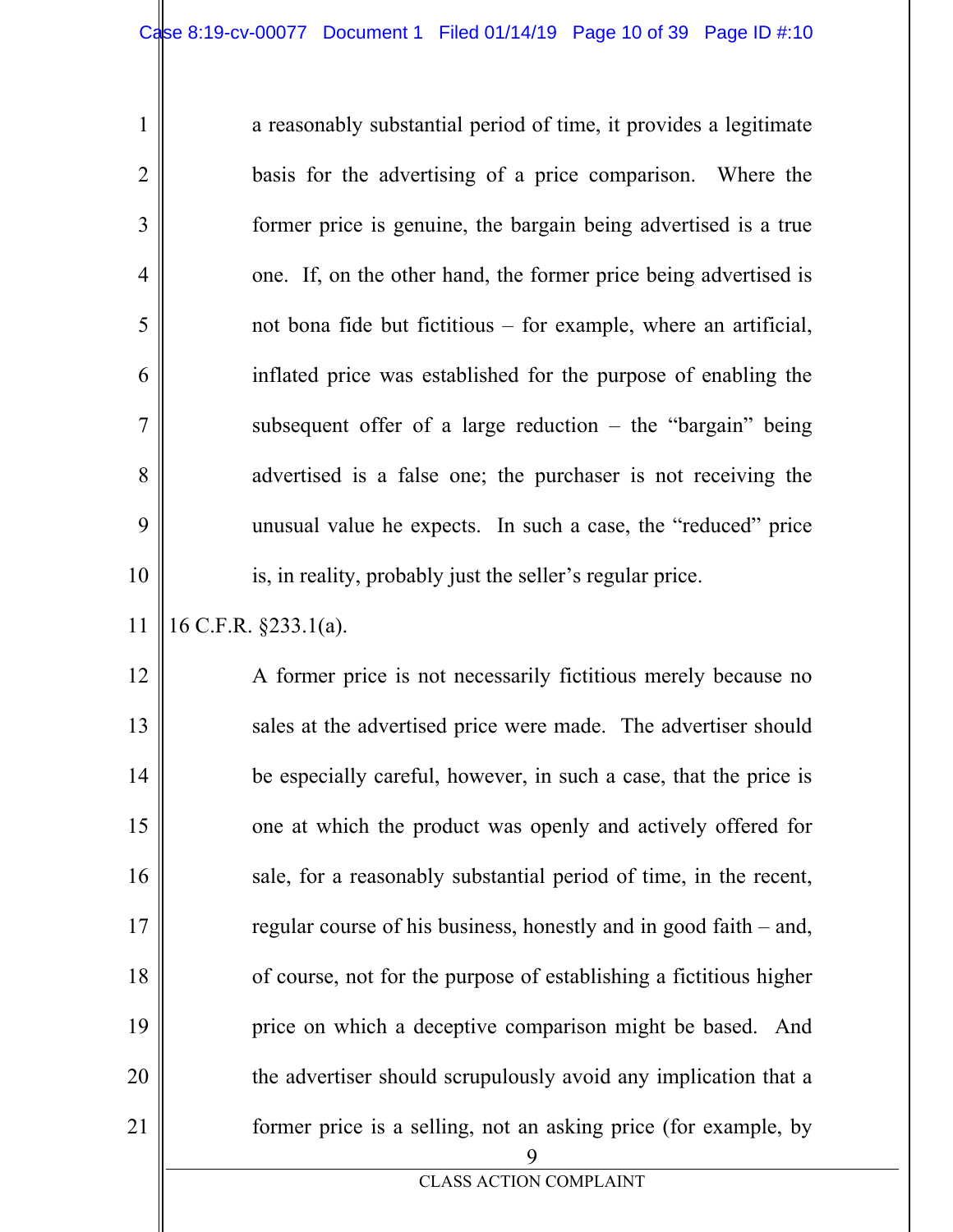| $\mathbf{1}$    | use of such language as, "Formerly sold at \$___"), unless             |
|-----------------|------------------------------------------------------------------------|
| $\overline{2}$  | substantial sales at that price were actually made.                    |
| 3               | 16 C.F.R. §233.1(b).                                                   |
| $\overline{4}$  | If the former price is set forth in the advertisement, whether         |
| 5               | accompanied or not by descriptive terminology such as                  |
| 6               | "Regularly," "Usually," "Formerly," etc., the advertiser               |
| $\overline{7}$  | should make certain that the former price is not a fictitious          |
| 8               | one.                                                                   |
| 9               | 16 C.F.R. §233.1(e). [Emphasis added.]                                 |
| 10              | Another commonly used form of bargain advertising is to offer          |
| 11              | goods at prices lower than those being charged by others for the       |
| 12              | same merchandise in the advertiser's trade area (the area in           |
| 13              | which he does business). This may be done either on a                  |
| 14              | temporary or a permanent basis, but in either case the                 |
| 15              | advertised higher price must be based upon fact, and not be            |
| 16              | fictitious or misleading. Whenever an advertiser represents that       |
| 17              | he is selling below the prices being charged in his area for a         |
| 18              | particular article, he should be reasonably certain that the higher    |
| 19              | price he advertises does not appreciably exceed the price at           |
| 20              | which substantial sales of the article are being made in the area      |
| $\overline{21}$ | - that is, a sufficient number of sales so that a consumer would<br>10 |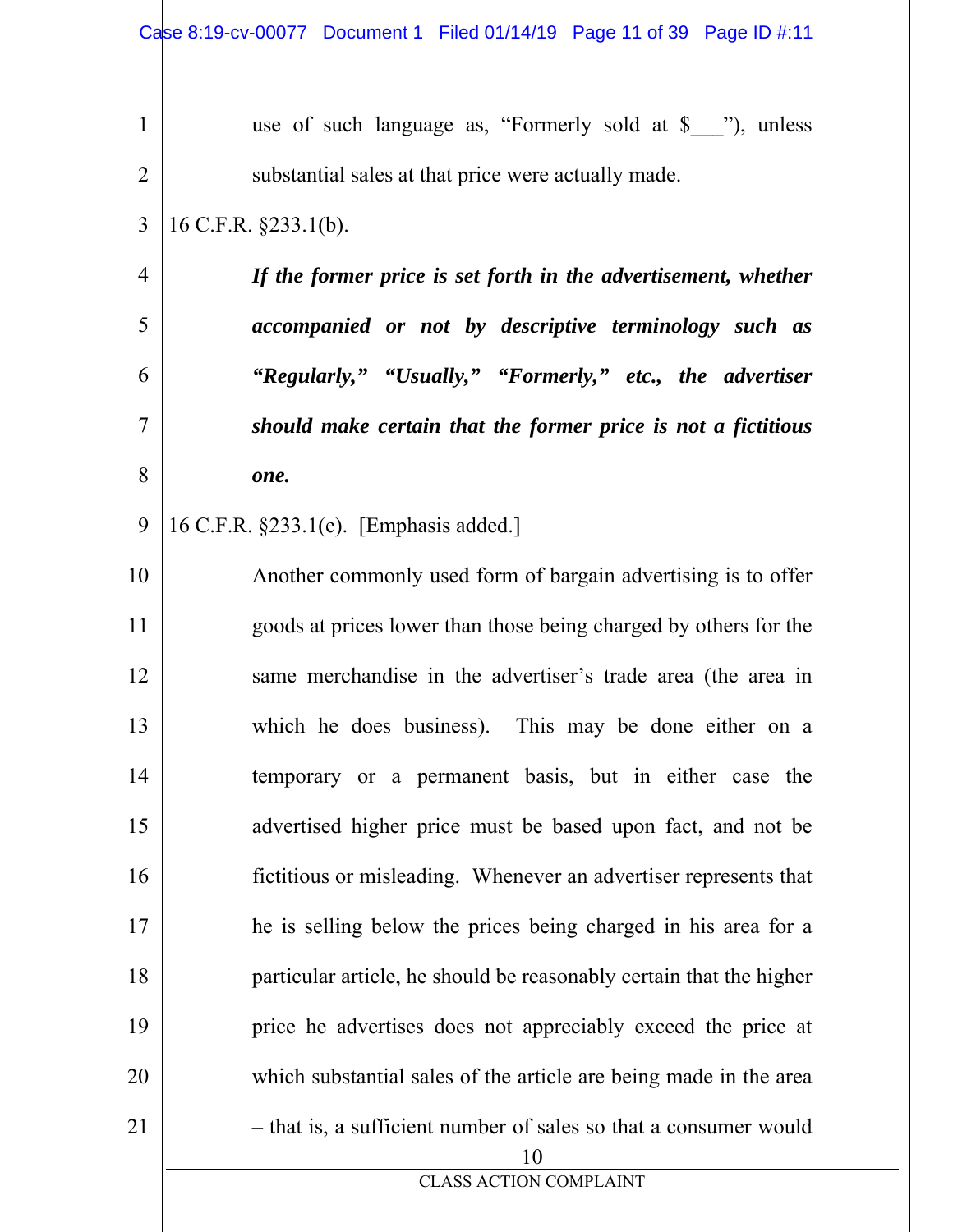consider a reduction from the price to represent a genuine bargain or saving.

3 16 C.F.R. §233.2(a).

1

2

4

5

6

7

8

9

10

11

12

13

14

15

16

17

18

19

20

21

The practices covered in the provisions set forth above represent the most frequently employed forms of bargain advertising. However, there are many variations which appear from time to time and which are, in the main, controlled by the same general principles. For example, retailers should not advertise a retail price as a "wholesale" price. They should not represent that they are selling at "factory" prices when they are not selling at the prices paid by those purchasing directly from the manufacturer. They should not offer seconds or imperfect or irregular merchandise at a reduced price without disclosing that the higher comparative price refers to the price of the merchandise if perfect. They should not offer an advance sale under circumstances where they do not in good faith expect to increase the price at a later date, or make a "limited" offer which, in fact, is not limited. In all of these situations, as well as in others too numerous to mention, advertisers should make certain that the bargain offer is genuine and truthful. Doing so will serve their own interest as well as that of the public.

CLASS ACTION COMPLAINT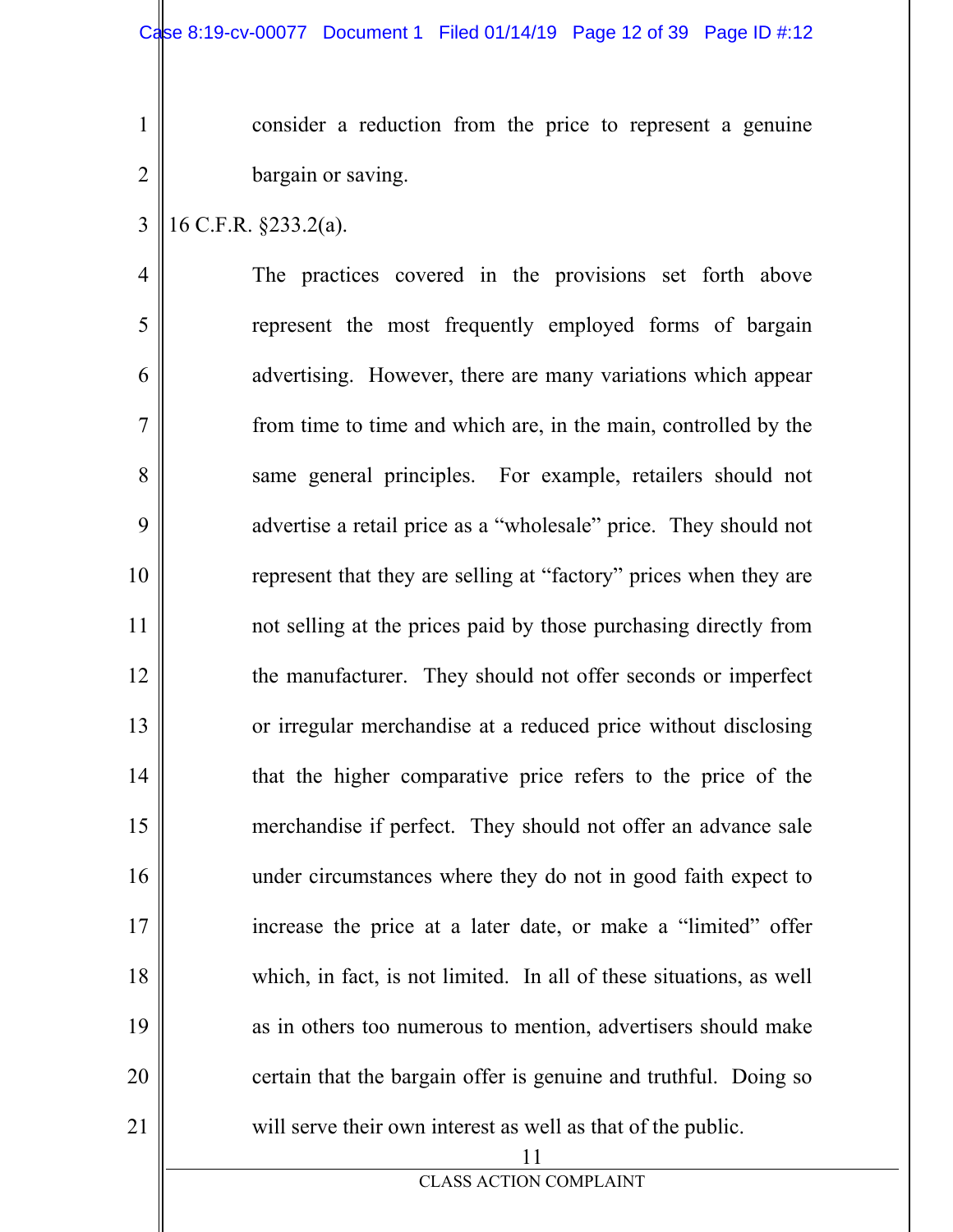1 16 C.F.R. §233.5.

4

5

6

7

8

2 3 24. Likewise, California law specifically forbids false or misleading price comparison schemes:

For the purpose of this article the worth or value of anything advertised is the prevailing market price, wholesale if the offer is at wholesale, retail if the offer is at retail, at the time of publication of such advertisement in the locality wherein the advertisement is published.

9 10 11 12 13 14 No price shall be advertised as a former price of any advertised thing, unless the alleged former price was the prevailing market price as above defined within three months next immediately preceding the publication of the advertisement or unless the date when the alleged former price did prevail is clearly, exactly and conspicuously stated in the advertisement.

15 Cal. Bus. & Prof. Code §17501.

16 17 18 19 20 21 The following unfair methods of competition and unfair or deceptive acts or practices undertaken by any person in a transaction intended to result or that results in the sale or lease of goods or services to any consumer are unlawful: [. . .] Making false or misleading statements of fact concerning reasons for, existence of, or amounts of price reductions.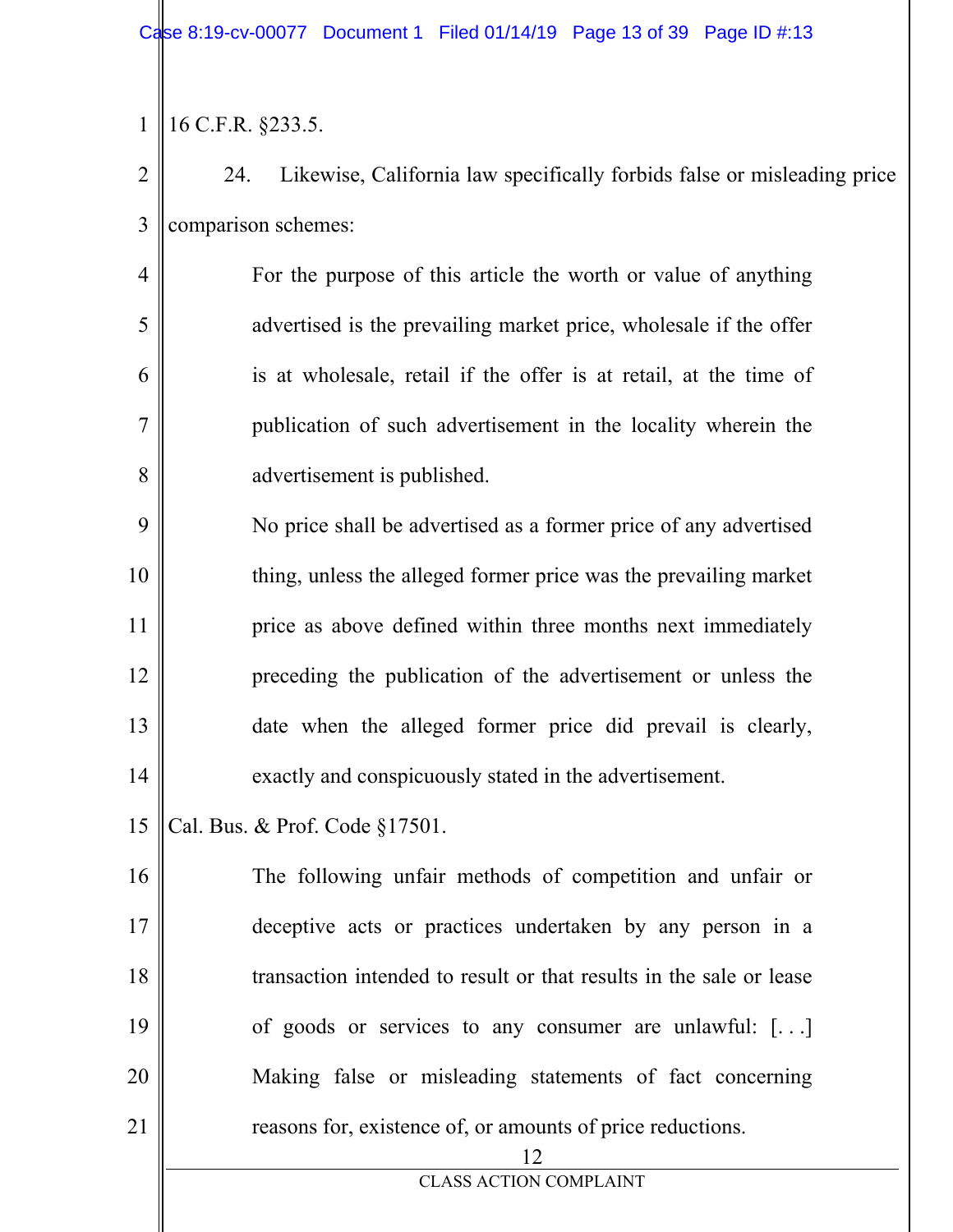Case 8:19-cv-00077 Document 1 Filed 01/14/19 Page 14 of 39 Page ID #:14

1 Cal. Civ. Code §1770(a)(13).

2

21

**C. Closets by Design Continuously and Uniformly Engages in Deceptive Pricing** 

3 4 5 6 7 8 9 10 11 12 13 14 25. Defendants maintain a uniform, centralized, tightly controlled nationwide marketing program from their corporate headquarters in California, which covers the advertising and marketing operations of both its company-owned and franchised locations throughout the United States. This program is described in detail in, and enforced by, the franchise agreement between Defendant CBDF and franchisees. The purpose of the centralized marketing structure is to keep strict control over Closets by Design's advertising program. According to the Closets by Design website, which is owned and operated by Defendant CBD Inc.: "*The corporate run, highly effective national advertising and marketing programs generate leads and customer awareness.*" https:// franchise.closets bydesign.com / about-closets-by-design/ (last visited January 14, 2019.). [Emphasis added.]

15 16 17 18 19 20 26. According to the "Franchise Disclosure Document," which summarizes the Franchise Agreement, as well as the Franchise Agreement itself, Defendant CBDF operates a "National Promotion and Protection Fund," the fees from which are used for the national promotion, enhancement and protection of the Closets by Design system. Franchisees are required to contribute 2.25% of their monthly gross revenues to this fund. Defendant CBD Inc.'s company-owned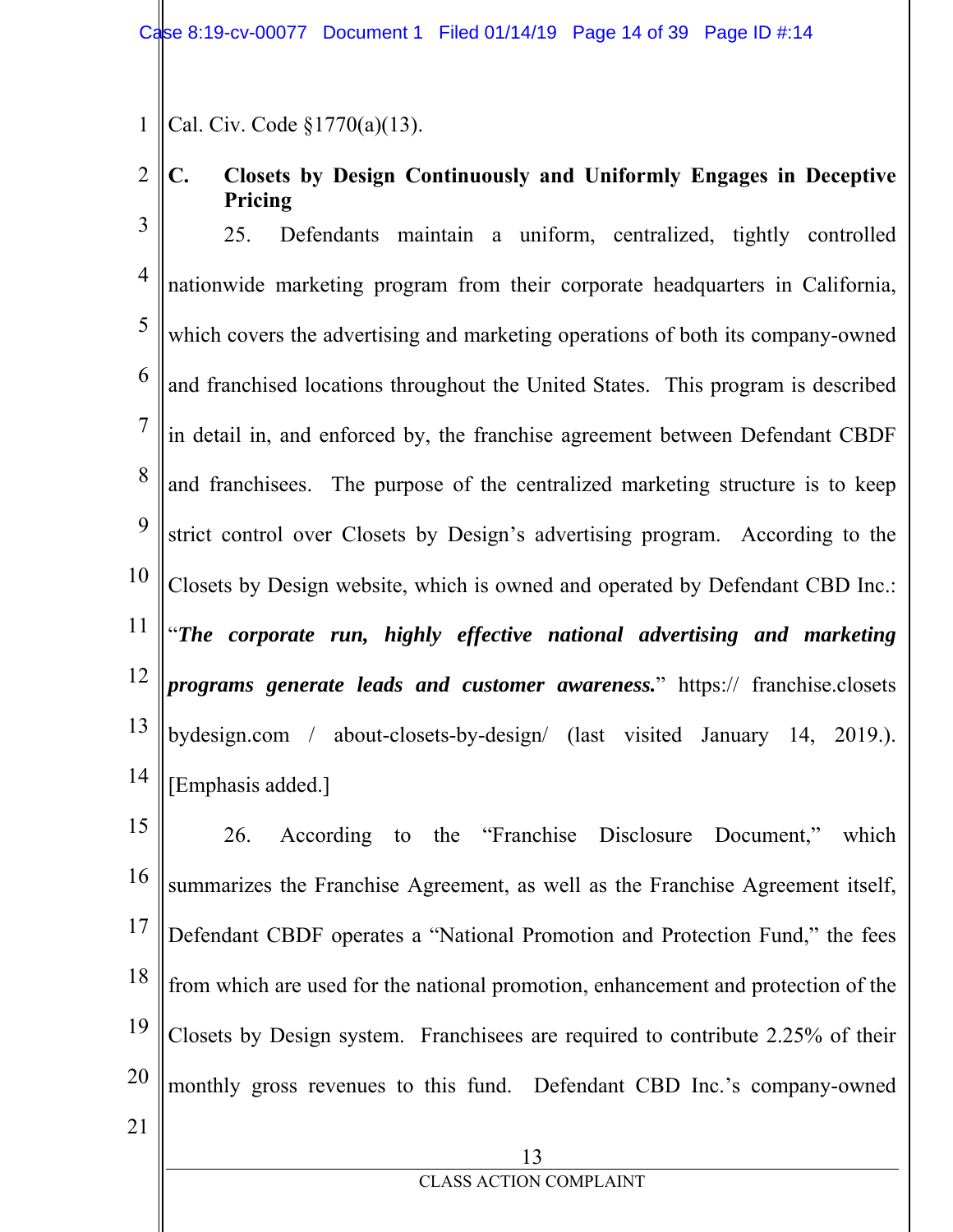1 2 locations, as well as franchisees, participate in the national advertising and marketing scheme.

3 4 5 27. Defendants maintain near-complete control over nearly every aspect of the national advertising scheme. For example, according to the Franchise Disclosure Document and the Franchise Agreement:

6

7

8

9

10

11

12

13

14

15

16

17

18

19

20

21

*[CBD Franchising, Inc.] will determine the cost, form or media, content, format, production and timing, including regional or local concentration and seasonal exposure, location and all other matters involving advertising, public relations and promotional campaigns* (see section 10.04 of the Franchise Agreement). We intend to use the following advertising media: direct mail, print media and electronic media where appropriate and cost effective. The media coverage may be local, regional or national. We will be using in-house advertising personnel, but we also intend to engage the services of advertising and public relations firms to assist in our advertising program.

You may develop advertising materials for your own use, at your own cost. *But we must approve the advertising materials in advance and in writing. You may not, without our prior* 

CLASS ACTION COMPLAINT

\* \* \*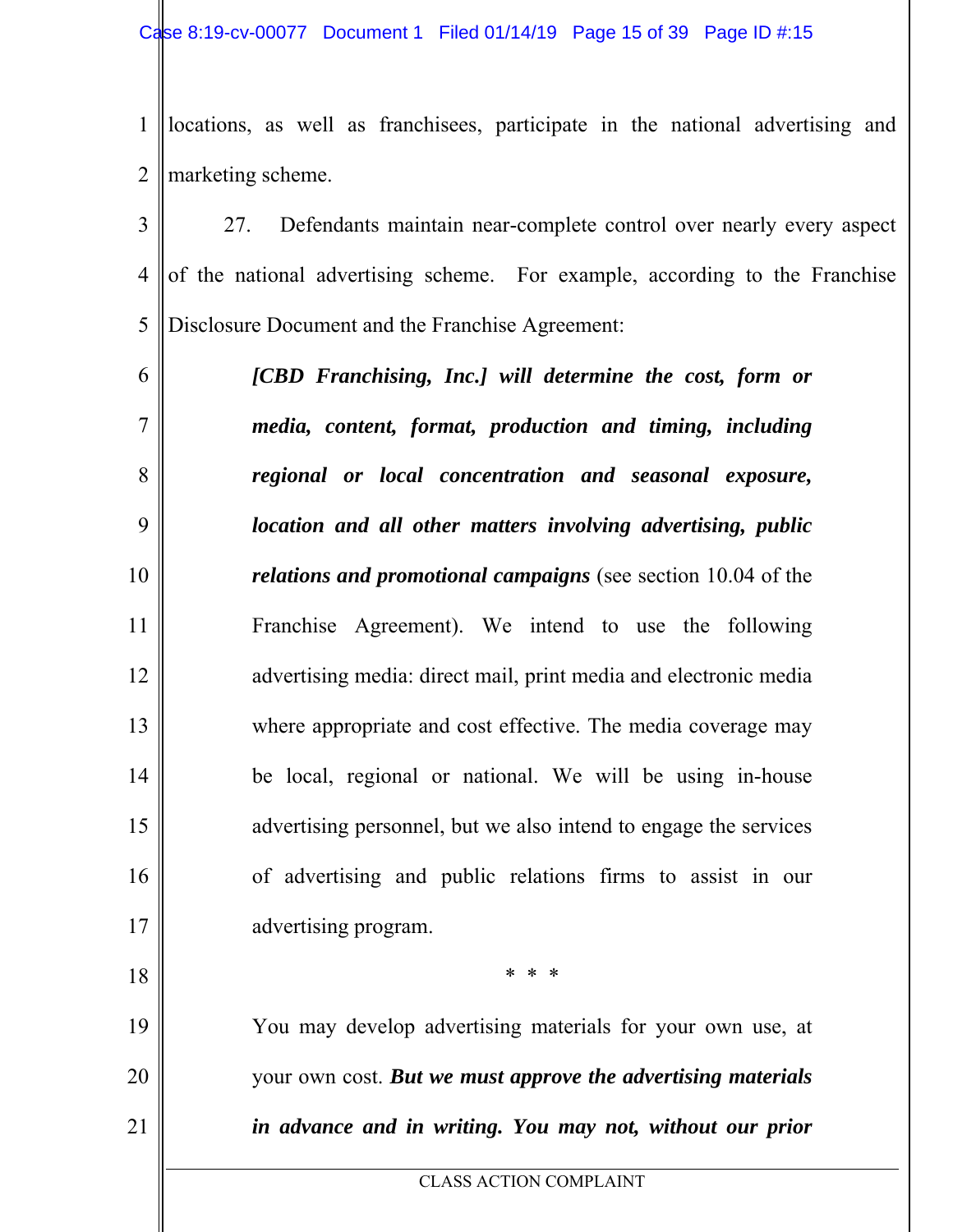*written consent, advertise in any medium we have not previously approved in writing or use any advertising outlet through which we maintain a system-wide advertising program (e.g. Val Pak, Money Mailer and other outlets we identify from time to time).*

\* \* \*

*You may only use advertising which we have either furnished or approved in writing in advance.* 

\* \* \*

*We will direct all advertising programs with sole control over the creative concepts, materials and media used in the programs, and the placement and allocation of advertising.* 

13 [Emphasis added.]

1

2

3

4

5

6

7

8

9

10

11

12

15 14 15 16 17 18 19 20 21 28. Defendants maintain a central e-commerce website for informational, marketing, and sales purposes: http://www.closetsbydesign.com (last visited Jan. 14, 2019). Each landing page of this website indicates that Defendant CBD Inc. is the owner of the copyright for the website. This website is used to communicate Closets by Design's advertising and marketing campaign to consumers nationwide. The website includes links to each of the stores' locations, as well as companywide special offers. Currently, the homepage of the website offers 40% off plus free installation, plus an extra 15% off. Clicking on the "Get Started Now" and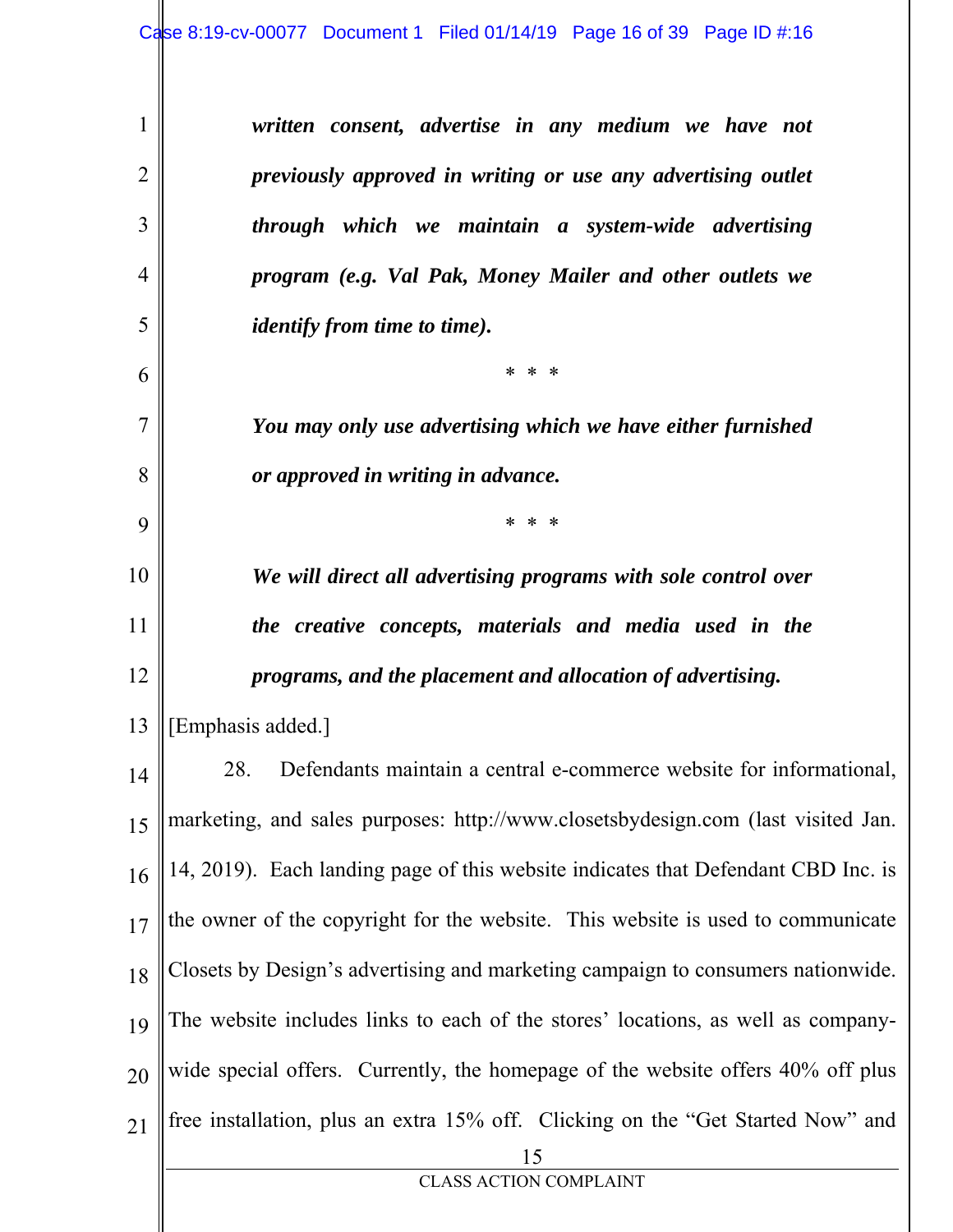3

4

5

6

7



**OUR BEST OFFER EVER Plus Take Extra 15% (** Special Financing for 12 Months O.A.C. Limited time offer. Ask your Designer for details.

8 9 10 11 12 13 14 15 16 17 18 19 20 21 29. The sub-page for each Closets by Design location includes uniform links to "coupons for this location." Throughout the Class Period, these coupons uniformly offered either (1) 40% off plus free installation; or (2) \$200 off plus free installation for each location, whether franchised or company-owned. For example, the following are the current coupons for the Atlanta, Georgia; Cincinnati, Ohio; Fresno, California; Louisville, Kentucky; Salt Lake City, Utah; Southern California; and Portland, Oregon, locations, respectively<sup>2</sup>:  $\overline{a}$ 1 https://www.closetsbydesign.com/ (last visited Jan. 14, 2019) 2 https://atlanta.closetsbydesign.com/laundry-pantry-and-more/coupons (40% off) (last visited Jan. 14, 2019); https://cincinnati.closetsbydesign.com/coupons (40% off) (last visited Jan. 14, 2019); https://fresno.closetsbydesign.com/coupons  $(40\% \text{ off})$  (last visited Jan. 14, 2019); https://louisville. closetsbydesign.com/coupons (40% off) (last visited Jan. 14, 2019); https://saltlakecity.closetsbydesign.com/coupons (\$200 off) (last visited Jan. 14, 2019); https://southerncalifornia.closetsbydesign.com/coupons (\$200 off); https://portland.closetsbydesign.com/coupons (\$200 off) (last visited Jan. 14, 2019).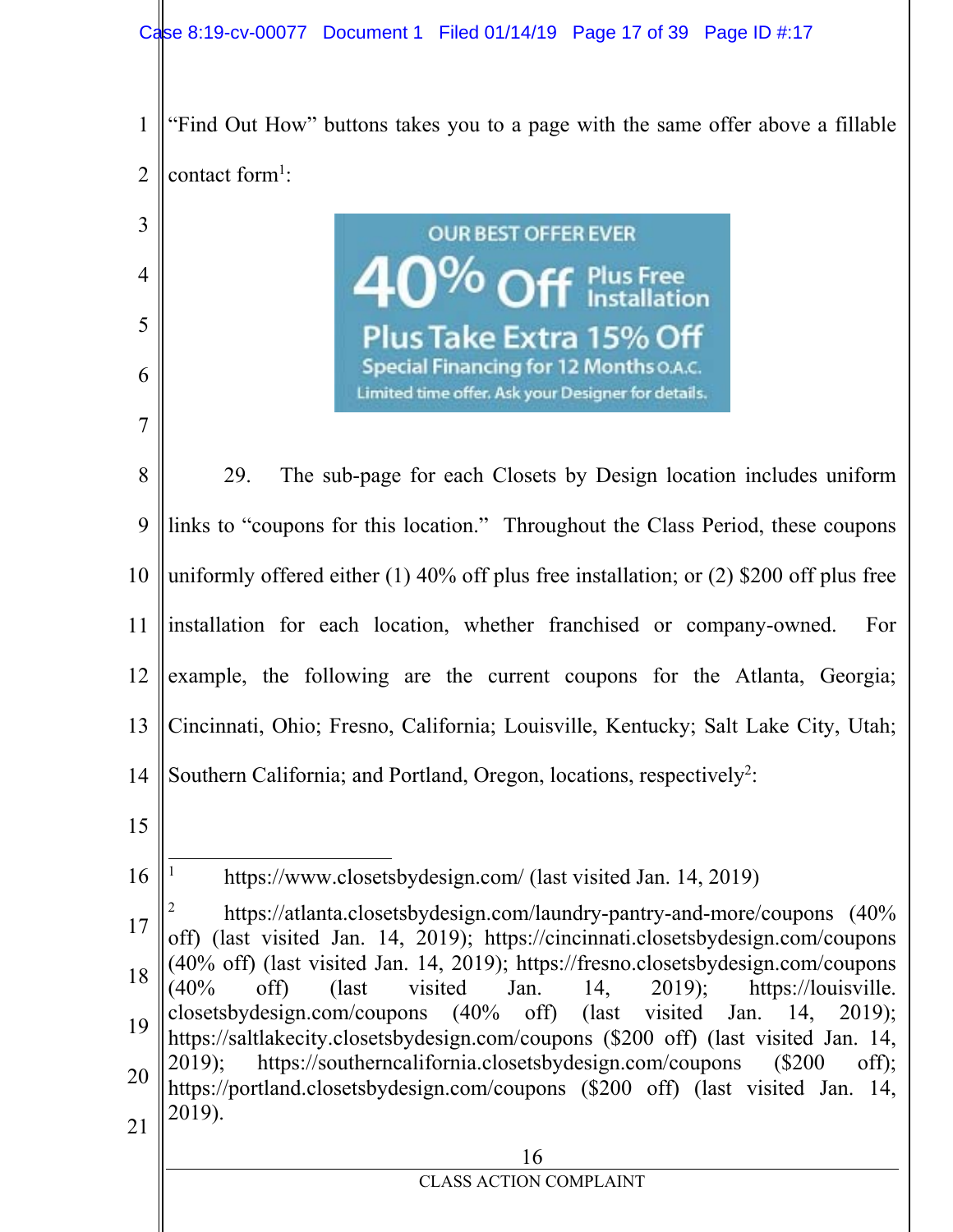

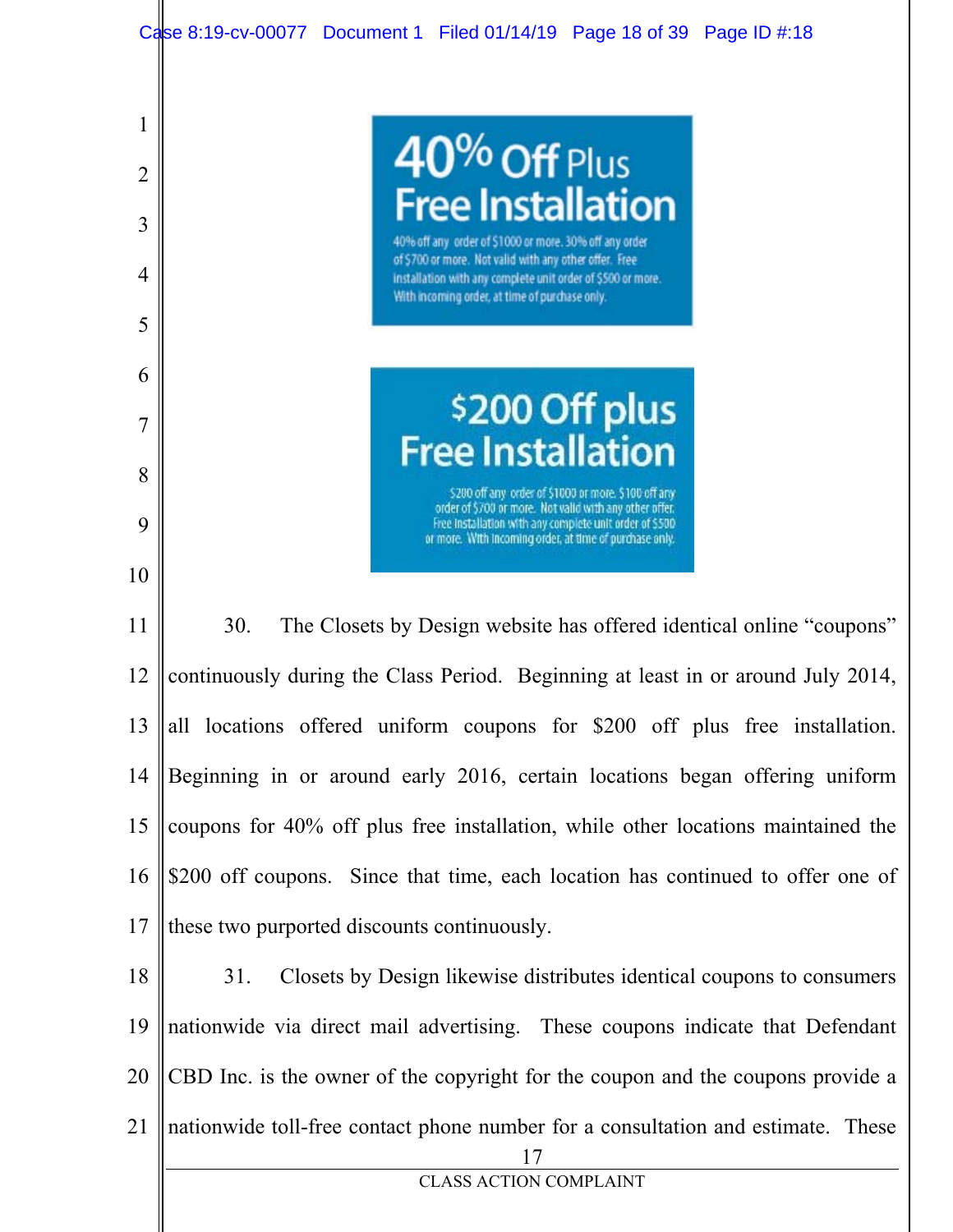coupons contain the same percentage and/or dollar "discount" offers that are offered on the Closets by Design website, with an occasional "extra" discount in addition to the uniform baseline 40% off or \$200 off offers:



- Defendants' merchandise.
-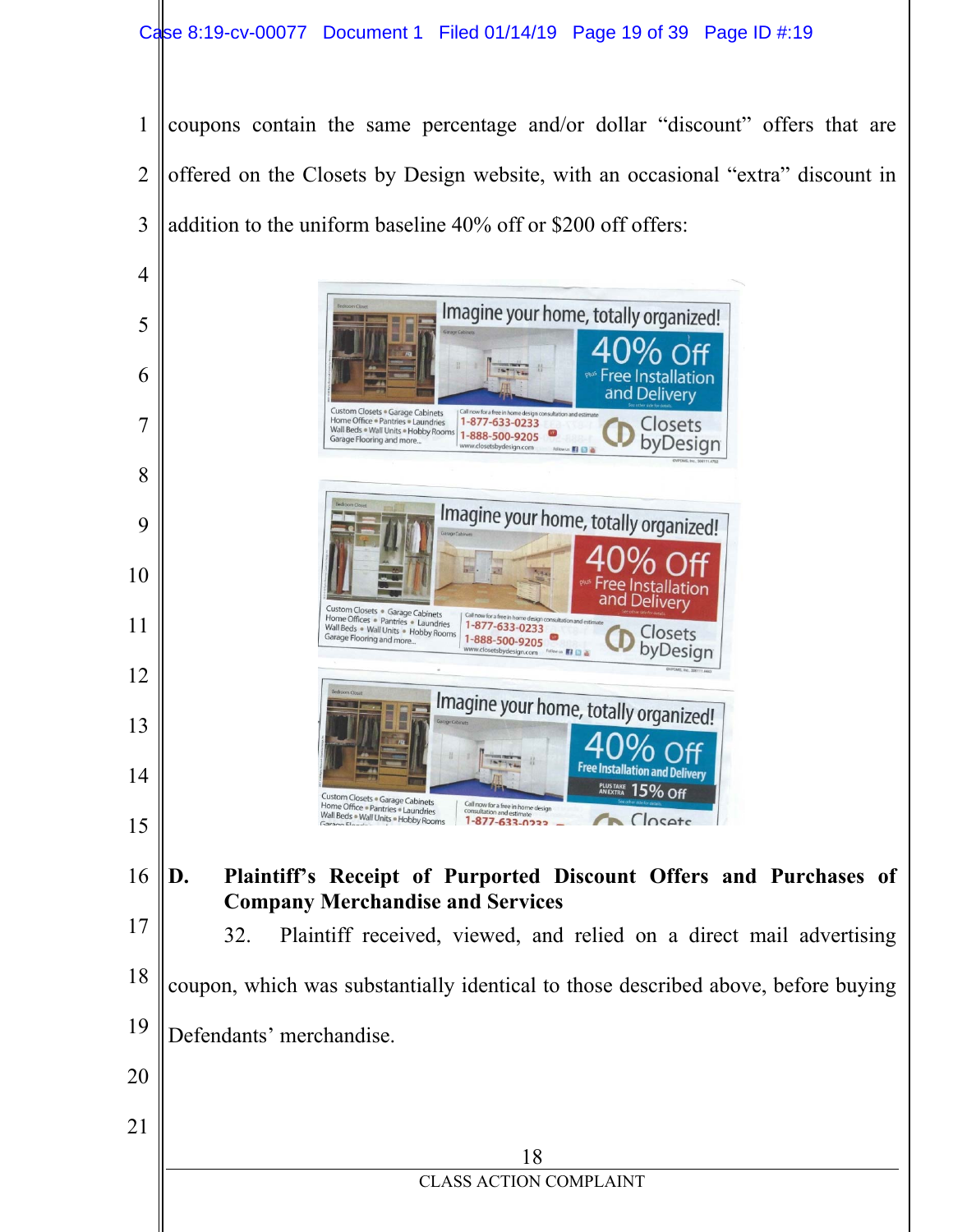| $\mathbf{1}$    | In reliance on the purported discount offer, Plaintiff purchased<br>33.               |
|-----------------|---------------------------------------------------------------------------------------|
| $\overline{2}$  | Defendants' merchandise and services for a closet organization system. According      |
| 3               | to a quote dated February 12, 2015, and a contract dated April 23, 2015, Plaintiff    |
| $\overline{4}$  | purchased an "Everyday Collection in White" system. The estimate listed a             |
| 5               | "National List Price" of \$3,932.00, from which was deducted a 20% "Regional          |
| 6               | Discount" and a "20% coupon discount," to give a total price of \$2,516.48, which     |
| $\tau$          | was further reduced to Plaintiff's purchase price of \$1,400. The \$3,932.00 national |
| 8               | list price was not the prevailing retail market price within three months             |
| 9               | immediately preceding the publication and dissemination of the advertised             |
| 10              | "discounted from" prices. Plaintiff was deceived into believing that Defendants'      |
| 11              | price was based off of a genuine "regular" or "original" price.                       |
| 12              | 34. As a result of Defendants' conduct detailed herein, Defendants                    |
| 13              | violated the aforementioned provisions of federal and state law.                      |
| 14              | <b>DAMAGES TO PLAINTIFF AND THE CLASS</b>                                             |
| 15              | Plaintiff purchased merchandise from Defendants in reliance on<br>35.                 |
| 16              | Defendants' pricing, advertising, and marketing that the merchandise represented      |
| 17              | legitimate savings, as described above.                                               |
| 18              | Plaintiff and the members of the Class would not have purchased the<br>36.            |
| 19              | merchandise from Closets by Design were it not for the purported "savings" off of     |
| 20              | a "regular" or "original" price as advertised by Defendants.                          |
| $\overline{21}$ |                                                                                       |
|                 | 19<br><b>CLASS ACTION COMPLAINT</b>                                                   |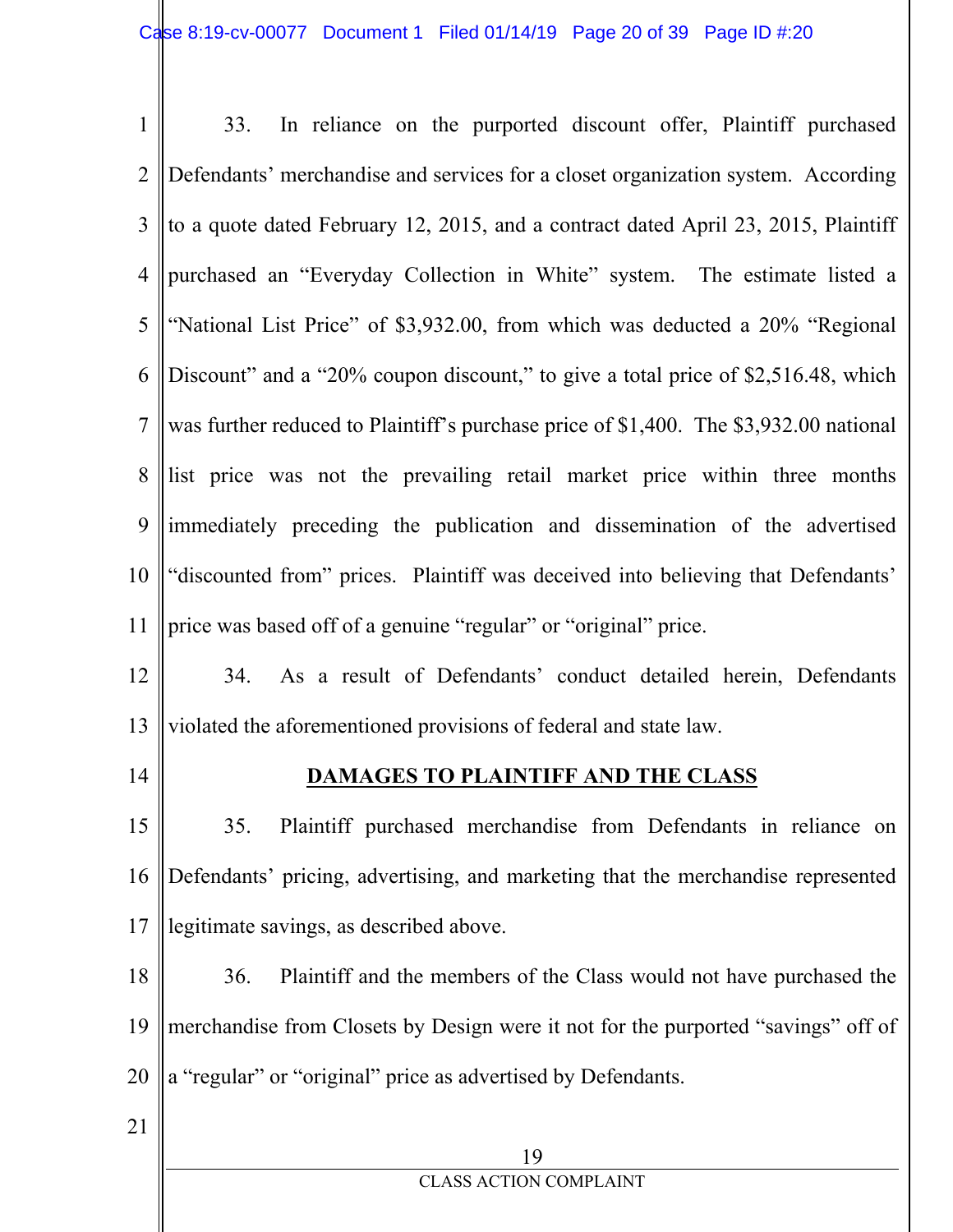$\frac{1}{\sqrt{2}}$ 

## **CLASS ACTION ALLEGATIONS**

| $\overline{2}$ | Plaintiff brings this action individually and on behalf of the following<br>37.      |
|----------------|--------------------------------------------------------------------------------------|
| 3              | Class pursuant to Federal Rule of Procedure 23 (the "Class"):                        |
| $\overline{4}$ | All individuals residing in the United States who purchased                          |
| 5              | Defendants' merchandise and services advertised at a discount                        |
| 6              | any time during the applicable limitations period (the "Class"                       |
| $\overline{7}$ | Period").                                                                            |
| 8              | 38.<br>Plaintiff reserves the right to redefine the Class prior to certification.    |
| 9              | 39.<br>Excluded from the Class are Defendants, any of their parent                   |
| 10             | companies, subsidiaries, and/or affiliates, their officers, directors, legal         |
| 11             | representatives, and employees, any co-conspirators, all governmental entities, and  |
| 12             | any judge, justice, or judicial officer presiding over this matter.                  |
| 13             | 40.<br>This action is brought and may properly be maintained as a class              |
| 14             | action pursuant to Federal Rule of Civil Procedure 23. This action satisfies the     |
| 15             | numerosity, typicality, adequacy, predominance, and superiority requirements of      |
| 16             | those provisions.                                                                    |
| 17             | The Class is so numerous that the individual joinder of all of its<br>41.            |
| 18             | members is impracticable. Due to the nature of the trade and commerce involved,      |
| 19             | Plaintiff believes that the total number of Class members is in the thousands and    |
| 20             | that members of the Class are geographically dispersed across the United States.     |
| 21             | While the exact number and identities of the Class members are unknown at this<br>20 |
|                | <b>CLASS ACTION COMPLAINT</b>                                                        |
|                |                                                                                      |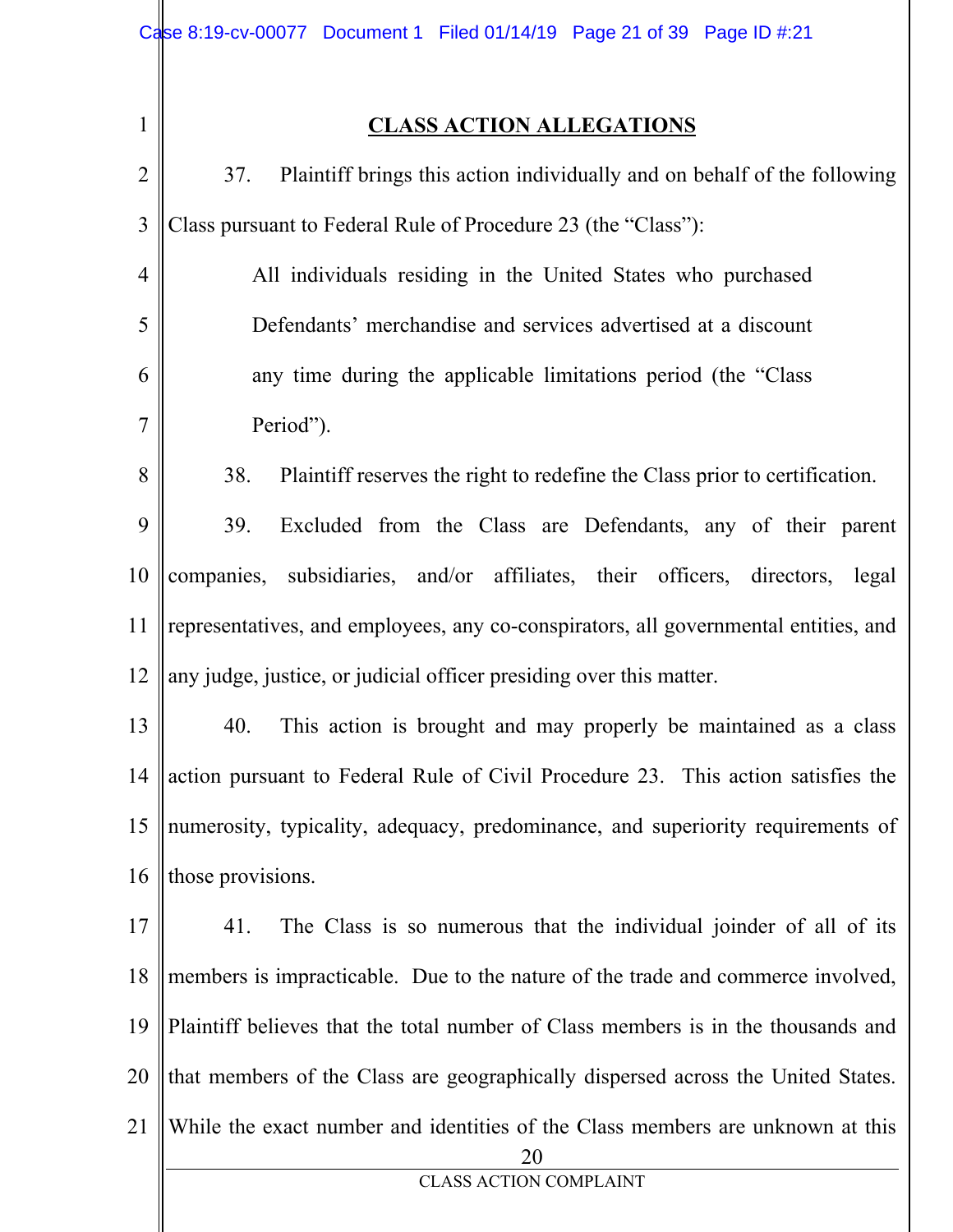1 2 time, such information can be ascertained through appropriate investigation and discovery.

3 4 5 6 7 8 42. Common questions of law and fact exist as to all members of the Class, and these common questions predominate over any questions affecting only individual members of the Class. These common legal and factual questions, which do not vary from Class member to Class member, and which may be determined without reference to the individual circumstances of any Class member include, but are not limited to, the following:

9 10 11 a. whether Defendants violated provisions of the FTCA and federal regulations through the pricing, advertising, and marketing of their merchandise;

12 13 b. whether Defendants' pricing, advertising, and marketing of their merchandise was false and misleading;

14 15 c. whether Defendants' conduct constitutes a violation of the Consumers Legal Remedies Act (Cal. Civ. Code §1750, *et seq*.);

16 17 d. whether Defendants' conduct constitutes a violation of California's false advertising law (Cal. Bus. & Prof. Code §17500, *et seq*.);

18 19 20 e. whether Defendants' conduct constitutes an unfair, unlawful, and/or fraudulent business practice in violation of California's unfair competition law (Cal. Bus. & Prof. Code §17200, *et seq*.);

21

21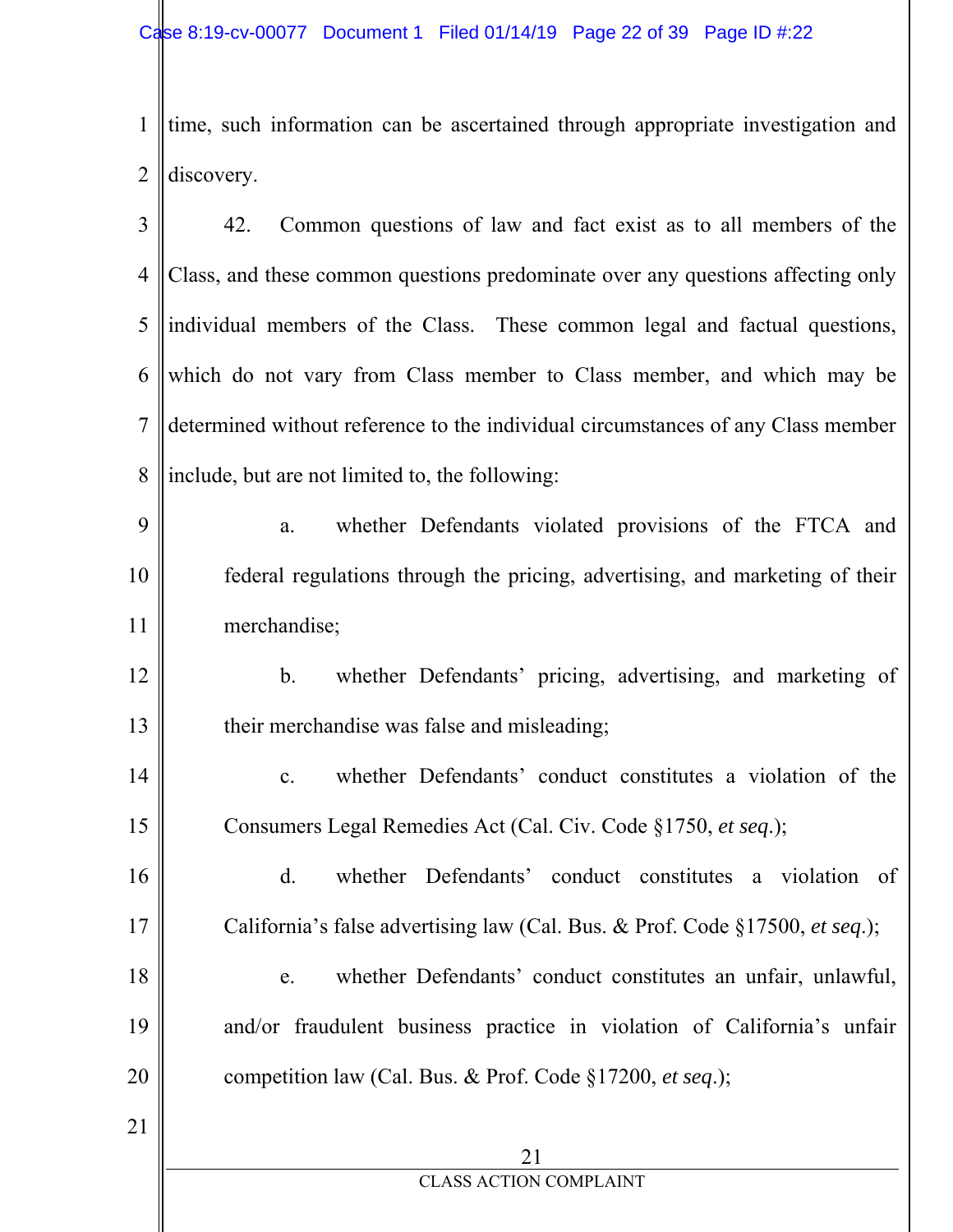2

3

4

1

f. whether Plaintiff and the Class are entitled to compensatory damages, and if so, the nature of such damages;

g. whether Plaintiff and the Class are entitled to restitutionary relief; and

5 6 7 8 9 10 h. whether Plaintiff and the Class are entitled to injunctive relief. 43. Plaintiff's claims are typical of the claims of the members of the Class. Plaintiff and all members of the Class have been similarly affected by Defendants' common course of conduct since they all relied on Defendants' representations concerning their merchandise and purchased one or more items based on those representations.

11 12 13 14 15 44. Plaintiff will fairly and adequately represent and protect the interests of the Class. Plaintiff has retained counsel with substantial experience in handling complex class action litigation. Plaintiff and her counsel are committed to vigorously prosecuting this action on behalf of the Class and have the financial resources to do so.

22 CLASS ACTION COMPLAINT 16 17 18 19 20 21 45. A class action is superior to other available methods for the fair and efficient adjudication of the present controversy. Individual joinder of all members of the Class is impracticable. Even if individual members of the Class had the resources to pursue individual litigation, it would be unduly burdensome to the courts in which the individual litigation would proceed. Individual litigation magnifies the delay and expense to all parties in the court system of resolving the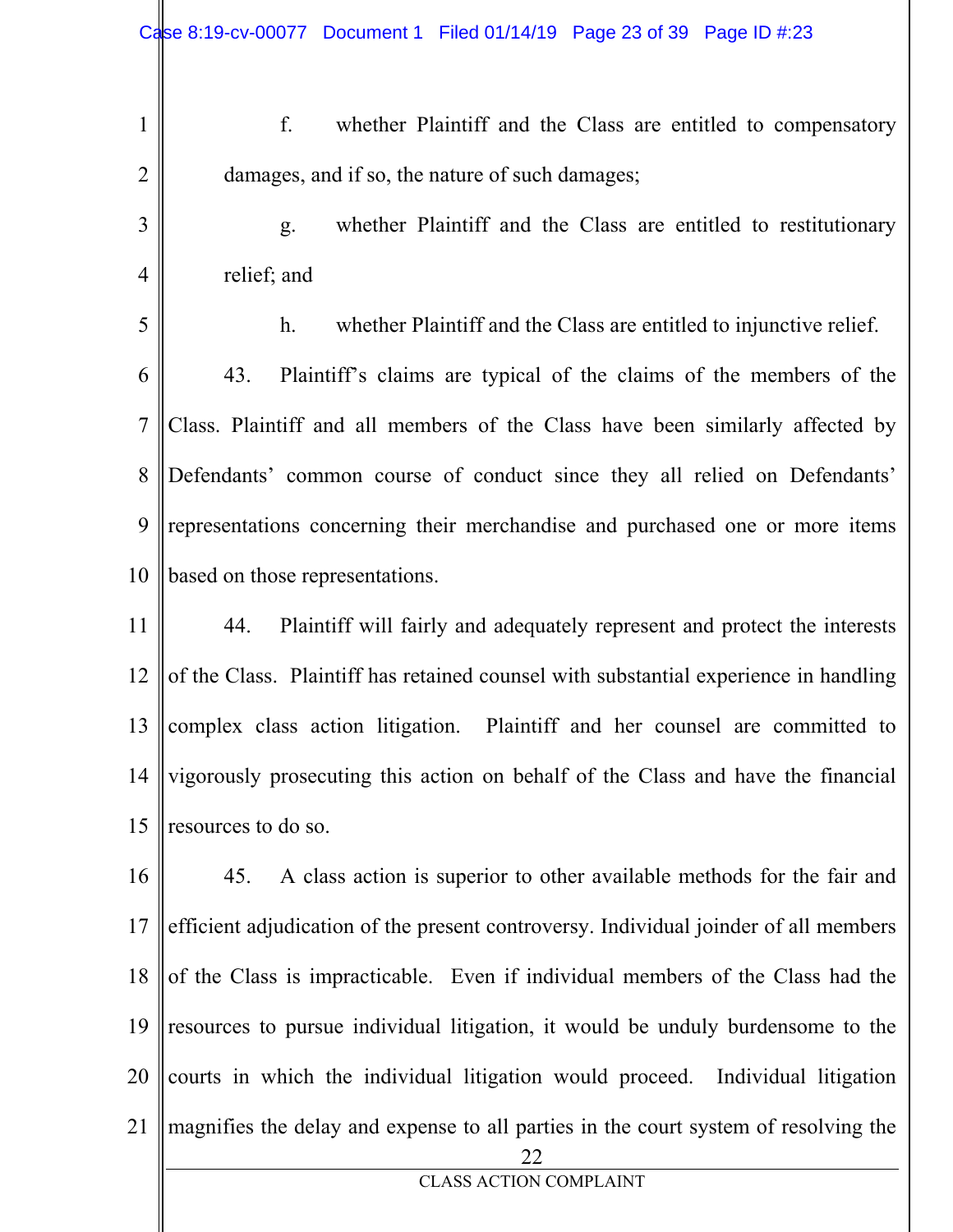1 2 3 4 5 6 7 controversies engendered by Defendants' common course of conduct. The class action device allows a single court to provide the benefits of unitary adjudication, judicial economy, and the fair and efficient handling of all Class members' claims in a single forum. The conduct of this action as a class action conserves the resources of the parties and of the judicial system and protects the rights of the Class. Furthermore, for many, if not most, a class action is the only feasible mechanism that allows an opportunity for legal redress and justice.

8 9 10 11 12 13 14 46. This action is maintainable as a class action under Federal Rule of Civil Procedure 23(b)(1) because individual actions by Class members would create: (1) inconsistent or varying adjudications that would establish incompatible standards of conduct for Defendants; and/or (2) adjudications that, as a practical matter, would be dispositive of the interests of other Class members not parties to the adjudications, and would substantially impair or impede the ability of such non-party Class members to protect their interests.

15 16 17 18 47. This action is maintainable as a class action under Federal Rule of Civil Procedure 23(b)(2) because Defendants have acted or refused to act on grounds generally applicable to the Class, thereby making appropriate final injunctive relief respecting the Class as a whole.

23 CLASS ACTION COMPLAINT 19 20 21 48. This action is maintainable as a class action under Federal Rule of Civil Procedure 23(b)(3) because the common questions of law and fact identified above, without limitation, predominate over any questions affecting only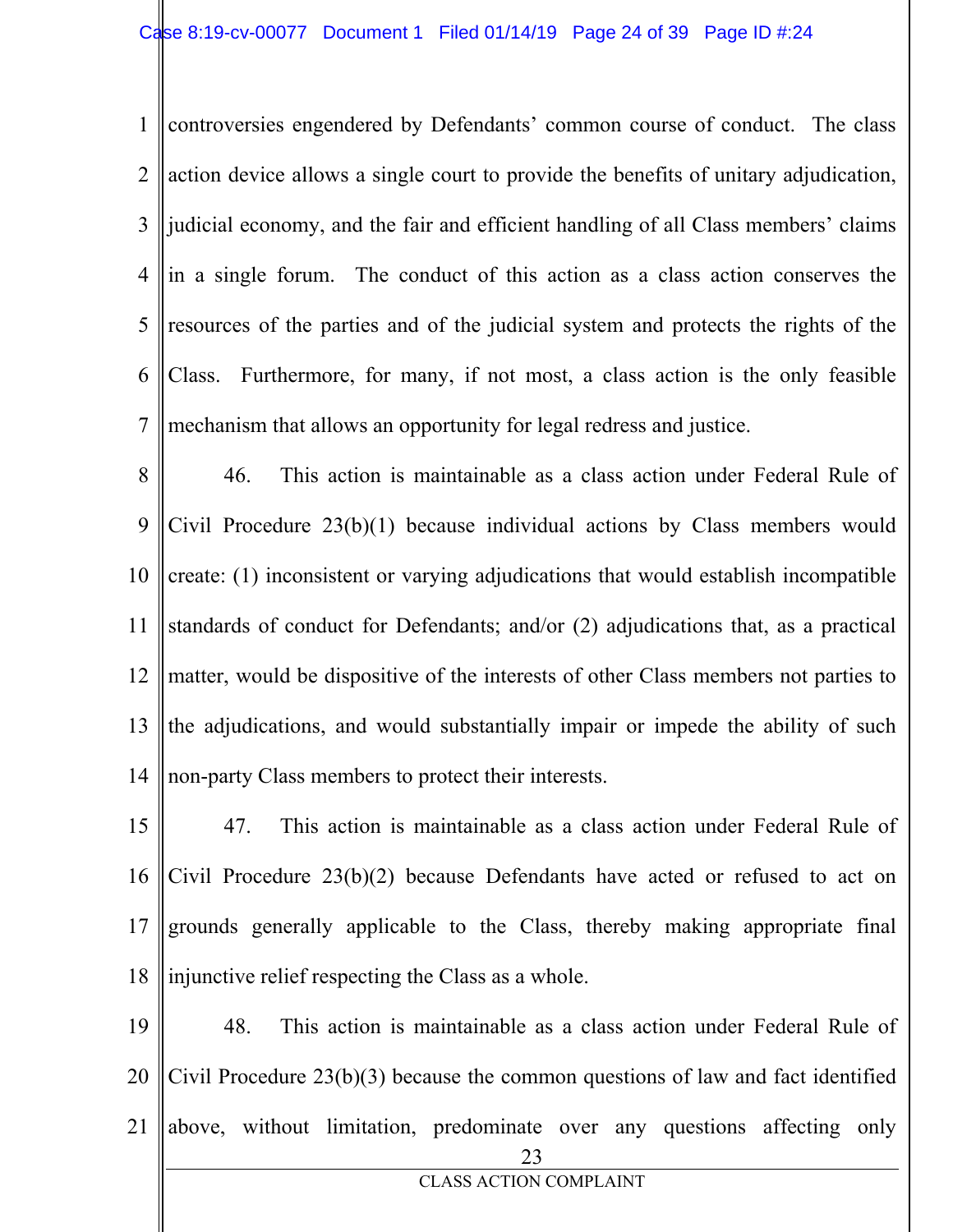1 2 individual members, and a class action is superior to other available methods for the fair and efficient adjudication of this controversy.

### 3

4

#### **TOLLING OF THE STATUTES OF LIMITATION**

#### **Fraudulent Concealment**

5 6 7 8 9 10 11 12 49. Upon information and belief, Defendants have known that the purported discounts offered to consumers nationwide are fabricated or inflated, and do not represent the actual regular prices for Defendants' merchandise and services. Likewise, Defendants have known that they never sold merchandise or services at any "regular" or "original" price in meaningful amounts or for meaningful periods of time. Defendants have concealed from or failed to notify Plaintiff, Class members, and the public of the full and complete nature of their misleading advertising scheme.

13 14 15 50. Any applicable statute of limitation has therefore been tolled by Defendants' knowledge, active concealment, and denial of the facts alleged herein, of which behavior is ongoing.

16

#### **Discovery Rule**

17 18 51. The causes of action alleged herein did not accrue until Plaintiff and Class members discovered those causes of action.

24 CLASS ACTION COMPLAINT 19 20 21 52. Plaintiff and Class members had no realistic ability to discern that Defendants were using deceptive and misleading advertising and marketing schemes to sell their merchandise and services. Because of Defendants' active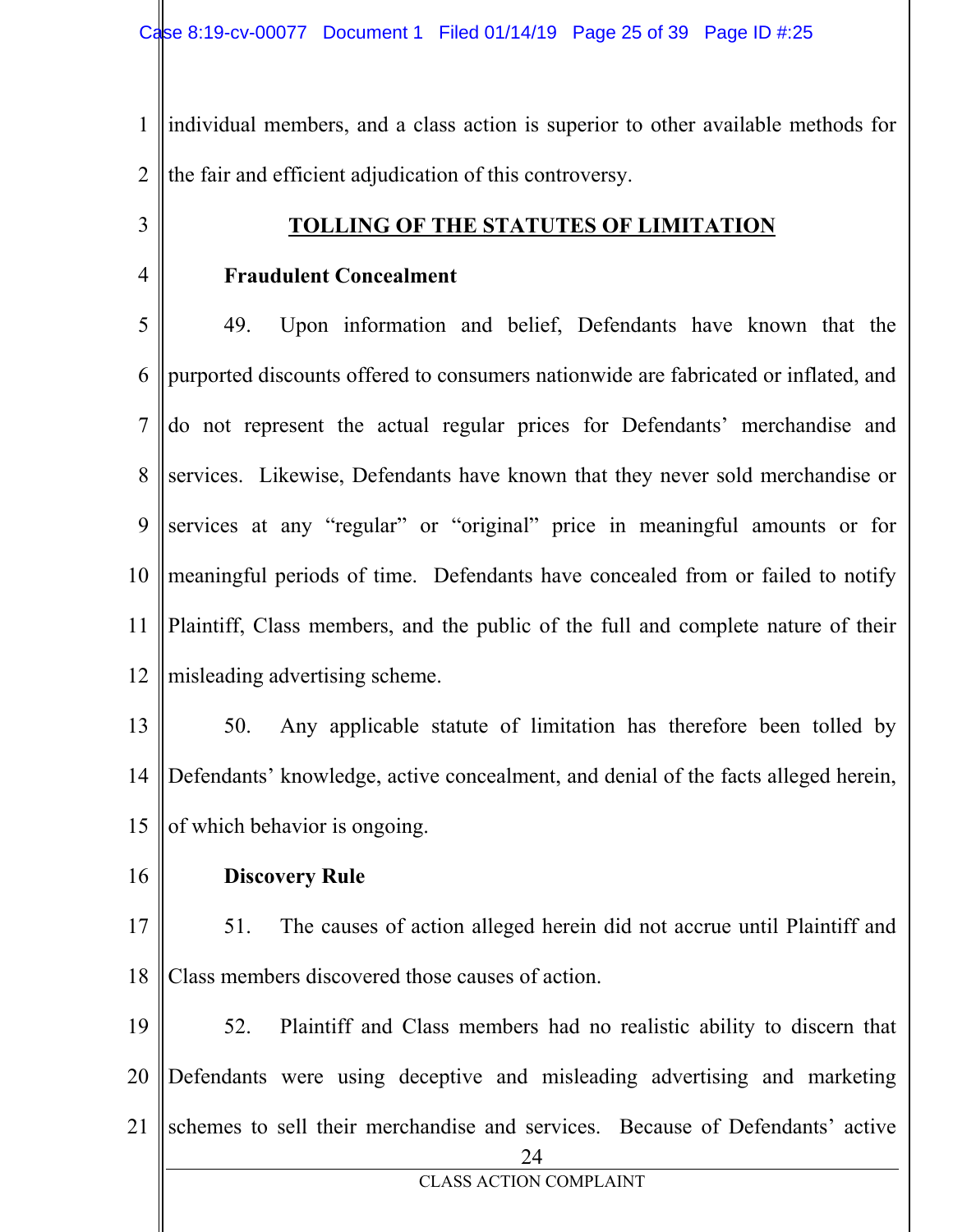1 2 3 concealment of the true nature of the scheme, Plaintiff and Class members had no reason to know that the significant discounts presented to them were entirely illusory.

4 5 6 7 8 9 53. Plaintiff did not suspect that the discount offer she received was part of a systematic, uniform, years-long scheme to mislead and deceive the consuming public until years later, when she continued to routinely receive coupons touting the same discount that she had received years earlier. Even then, it was not until the investigation of counsel confirmed the existence and scope of the scheme that Plaintiff was reasonably able to discover the causes of action alleged herein.

10

#### **Continuing Violation Doctrine**

11 12 13 14 15 54. Defendants' continuous and consistent advertising program constitutes a series of wrongs or injuries. Each republication of false and misleading purported discounts is a renewal of the wrong and injury. Defendants continue to publish the false discounts to this day. As a result, the limitations period continues to accrue.

16

#### **Equitable Tolling**

17 18 19 55. Equitable tolling suspends or extends the statute of limitations when a plaintiff has reasonably and in good faith chosen to pursue one among several remedies and the statute of limitations' notice function has been served.

25 20 21 56. Defendants have been on notice of Plaintiff's CLRA claims since receipt of her pre-suit demand letters, which are required under the statute before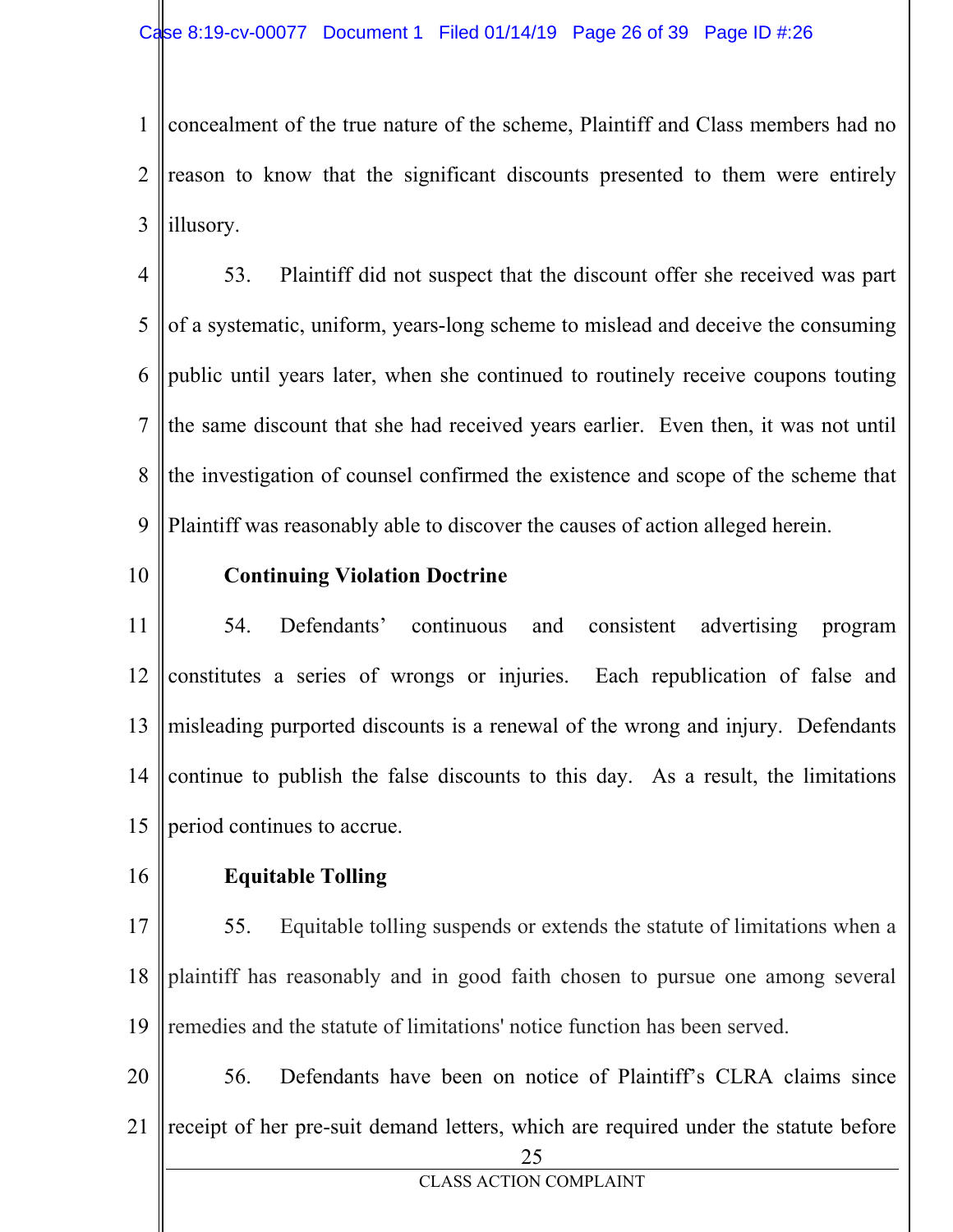3

4

5

1 2 bringing a claim for damages. The statute of limitations function has thus been served and has been tolled.

#### **CAUSES OF ACTION**

#### **FIRST CLAIM FOR RELIEF (Unjust Enrichment on Behalf of the Class) (Against All Defendants)**

6 7 8 57. Plaintiff realleges each and every allegation contained above as if fully set forth herein and, to the extent necessary, pleads this cause of action in the alternative.

9 10 11 12 13 14 58. Plaintiff brings this claim individually and on behalf of members of the Class. In all states, the focus of an unjust enrichment claim is whether the defendant was unjustly enriched. At the core of each state's law are two fundamental elements – the defendant received a benefit from the plaintiff and it would be inequitable for the defendant to retain that benefit without compensating the plaintiff. The focus of the inquiry is the same in each state.

15 16 59. At all times relevant hereto, Defendants deceptively priced, marketed, advertised, and sold merchandise to Plaintiff and the Class.

26 CLASS ACTION COMPLAINT 17 18 19 20 21 60. Plaintiff and members of the Class conferred upon Defendants nongratuitous payments for merchandise that they would not have if not for Defendants' deceptive pricing, advertising, and marketing. Defendants accepted or retained the non-gratuitous benefits conferred by Plaintiff and members of the Class, with full knowledge and awareness that, as a result of Defendants'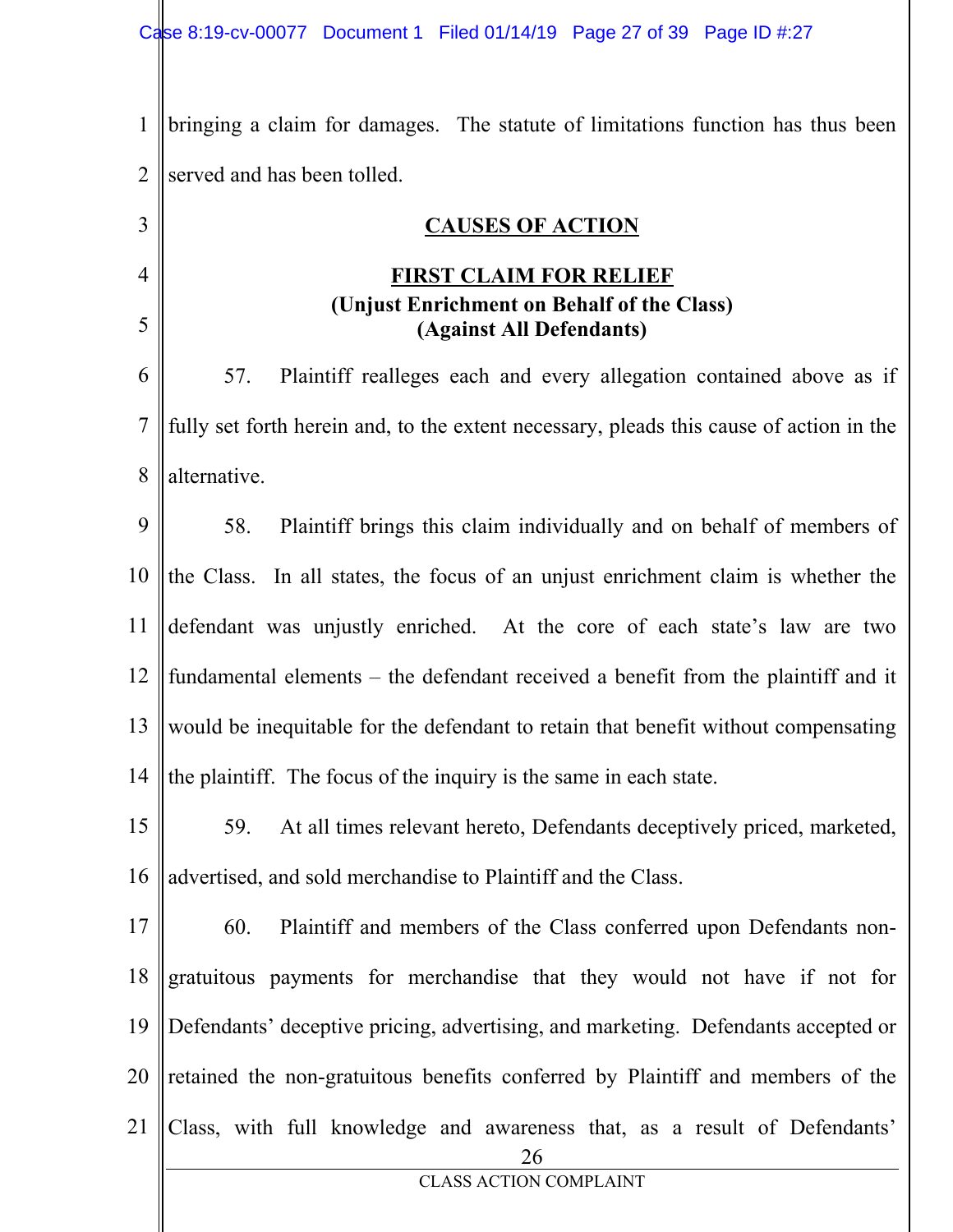1 2 3 deception, Plaintiff and members of the Class were not receiving a product of the quality, nature, fitness, or value that had been represented by Defendants and reasonable consumers would have expected.

4 5 6 7 8 9 10 61. Defendants have been unjustly enriched in retaining the revenues derived from purchases of merchandise by Plaintiff and members of the Class, which retention under these circumstances is unjust and inequitable because Defendants misrepresented, among other things, that their merchandise was being offered at a significant discount, which caused injuries to Plaintiff and members of the Class because they paid for, and/or paid a price premium due to the misleading pricing and advertising.

11 12 13 14 15 62. Retaining the non-gratuitous benefits conferred upon Defendants by Plaintiff and members of the Class under these circumstances made Defendants' retention of the non-gratuitous benefits unjust and inequitable. Thus, Defendants must pay restitution to Plaintiff and members of the Class for unjust enrichment, as ordered by the Court.

27 CLASS ACTION COMPLAINT 16 17 18 19 20 21 **SECOND CLAIM FOR RELIEF (Violations of California Business & Professions Code §17200** *et seq***., Based on Fraudulent Acts and Practices on Behalf of the Class) (Against All Defendants)**  63. Plaintiff realleges each and every allegation contained above as if fully set forth herein and, to the extent necessary, pleads this cause of action in the alternative.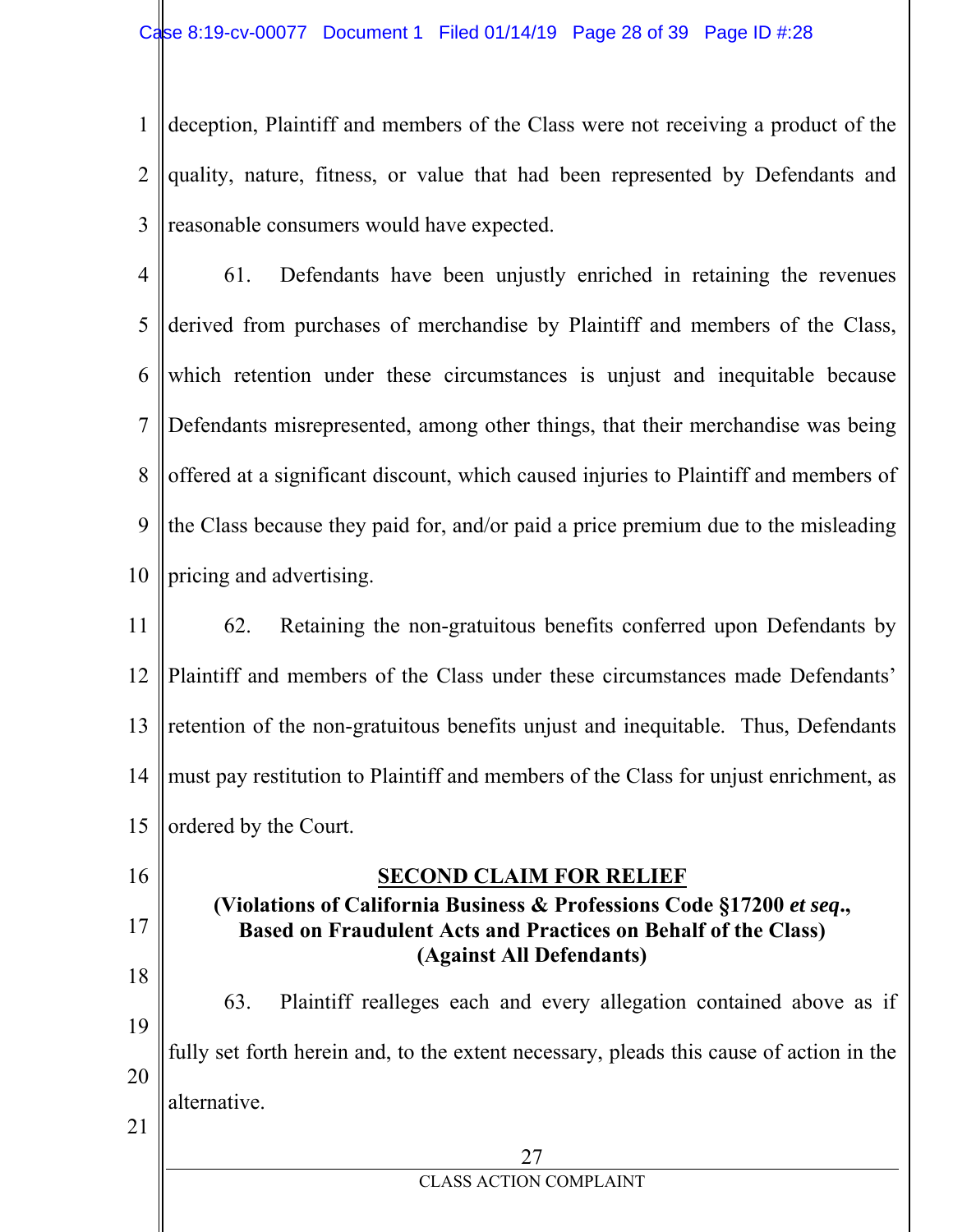- 1 2 64. Plaintiff brings this claim individually, and on behalf of members of the Class.
- 3 4 5 65. Under California Business & Professions Code §17200, any business act or practice that is likely to deceive members of the public constitutes a fraudulent business act or practice.
- 6 7 8 9 66. Defendants have engaged, and continue to engage, in conduct that is likely to deceive members of the public. This conduct includes, but is not limited to, misrepresenting that their merchandise is, among other things, being offered at a significant discount.
- 10 11 12 13 14 15 16 17 18 67. After reviewing the pricing and advertising for Defendants' merchandise, Plaintiff purchased merchandise in reliance on Defendants' representations that their merchandise is, among other things, being offered at a significant discount. Plaintiff would not have purchased Closets by Design merchandise at all but for Defendants' false promotion of their merchandise as, among other things, being offered at a significant discount. Plaintiff and the Class have all paid money for Closets by Design merchandise. Accordingly, Plaintiff and the Class have suffered injury in fact and lost money or property as a direct result of Defendants' misrepresentations and material omissions.
- 19 20 21 68. By committing the acts alleged above, Defendants have engaged in fraudulent business acts and practices, which constitute unfair competition within the meaning of California Business & Professions Code §17200.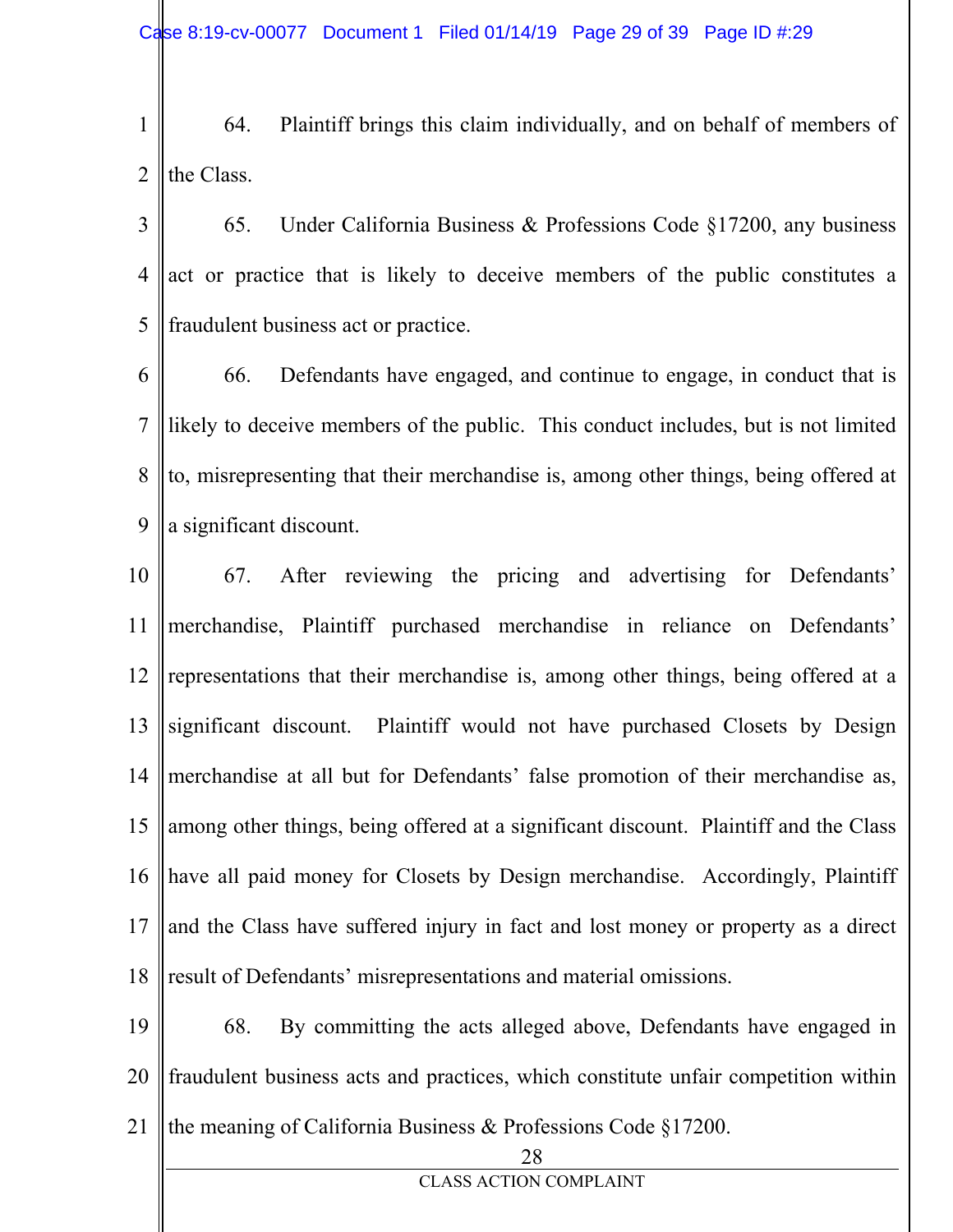| $\mathbf{1}$   | In accordance with California Business & Professions Code $\S17203$ ,<br>69.                                                                                       |  |  |
|----------------|--------------------------------------------------------------------------------------------------------------------------------------------------------------------|--|--|
| $\overline{2}$ | Plaintiff seeks an order: (1) enjoining Defendants from continuing to conduct                                                                                      |  |  |
| 3              | business through their fraudulent conduct; and (2) requiring Defendants to conduct                                                                                 |  |  |
| $\overline{4}$ | a corrective advertising campaign.                                                                                                                                 |  |  |
| 5              | As a result of Defendants' conduct, Plaintiff seeks injunctive and<br>70.                                                                                          |  |  |
| 6              | restitutionary relief under California Business & Professions Code §17203.                                                                                         |  |  |
| $\overline{7}$ | <b>THIRD CLAIM FOR RELIEF</b>                                                                                                                                      |  |  |
| 8              | (Violations of California Business & Professions Code §17200, et seq.,<br>Based on Commission of Unlawful Acts on Behalf of the Class)<br>(Against All Defendants) |  |  |
| 9              | Plaintiff realleges each and every allegation contained above as if<br>71.                                                                                         |  |  |
| 10             | fully set forth herein and, to the extent necessary, pleads this cause of action in the                                                                            |  |  |
| 11             |                                                                                                                                                                    |  |  |
| 12             | alternative.                                                                                                                                                       |  |  |
| 13             | Plaintiff brings this claim individually, and on behalf of members of<br>72.                                                                                       |  |  |
| 14             | the Class.                                                                                                                                                         |  |  |
| 15             | The violation of any law constitutes an unlawful business practice<br>73.                                                                                          |  |  |
| 16             | under California Business & Professions Code §17200.                                                                                                               |  |  |
| 17             | Defendants have violated §17200's prohibition against engaging in<br>74.                                                                                           |  |  |
| 18             | unlawful acts and practices by, <i>inter alia</i> , making the representations and                                                                                 |  |  |
|                | omissions of material facts, as set forth more fully herein, and violating California                                                                              |  |  |
| 19             | Civil Code §§1572, 1573, 1709, 1710, 1711, 1770, California Business &                                                                                             |  |  |
| 20             | Professions Code §17200 et seq., the FTCA, 15 U.S.C. $§45(a)(1)$ and $52(a)$ ,                                                                                     |  |  |
| 21             | 29                                                                                                                                                                 |  |  |
|                | <b>CLASS ACTION COMPLAINT</b>                                                                                                                                      |  |  |
|                |                                                                                                                                                                    |  |  |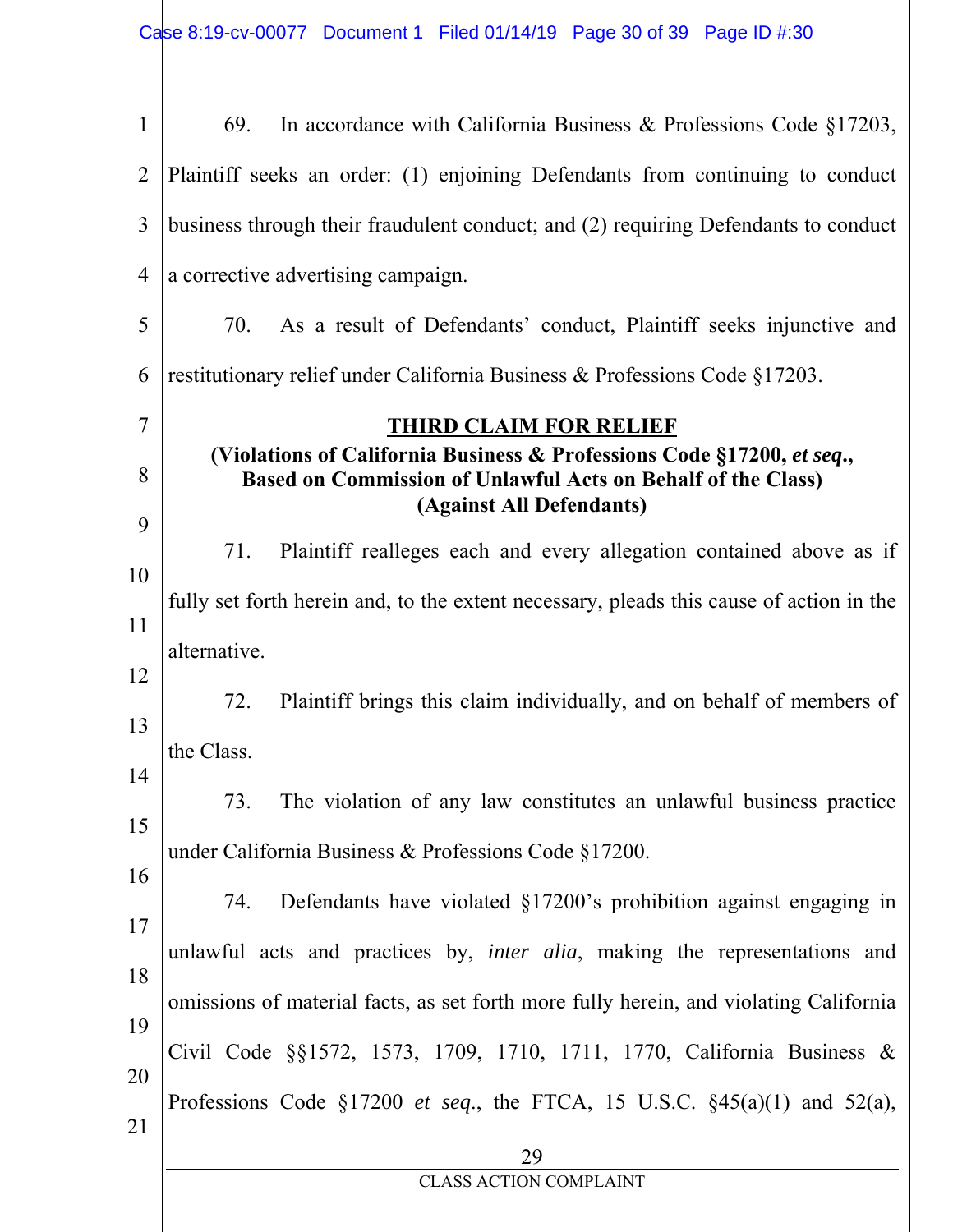1 2 California Business and Professions Code §17501, similar consumer protection statute nationwide, and by violating the common law.

3 4 5 75. By violating these laws, Defendants have engaged in unlawful business acts and practices which constitute unfair competition within the meaning of California Business & Professions Code §17200.

6 7 8 9 10 11 12 13 76. Plaintiff purchased Closets by Design merchandise in reliance on Defendants' representations that their merchandise was, among other things, being offered at a significant discount. Plaintiff would not have purchased the merchandise at all but for Defendants' false promotion that their merchandise was, among other things, being offered at a significant discount. Plaintiff and the Class have all paid money for Closets by Design merchandise. Accordingly, Plaintiff and the Class have suffered injury in fact and lost money or property as a direct result of Defendants' misrepresentations and material omissions.

- 14 15 16 17 77. In accordance with California Business & Professions Code §17203, Plaintiff seeks an order: (1) enjoining Defendants from continuing to conduct business through their fraudulent conduct; and (2) requiring Defendants to conduct a corrective advertising campaign.
- 18 19 78. As a result of Defendants' conduct, Plaintiff seeks injunctive and restitutionary relief under California Business & Professions Code §17203.
- 20 21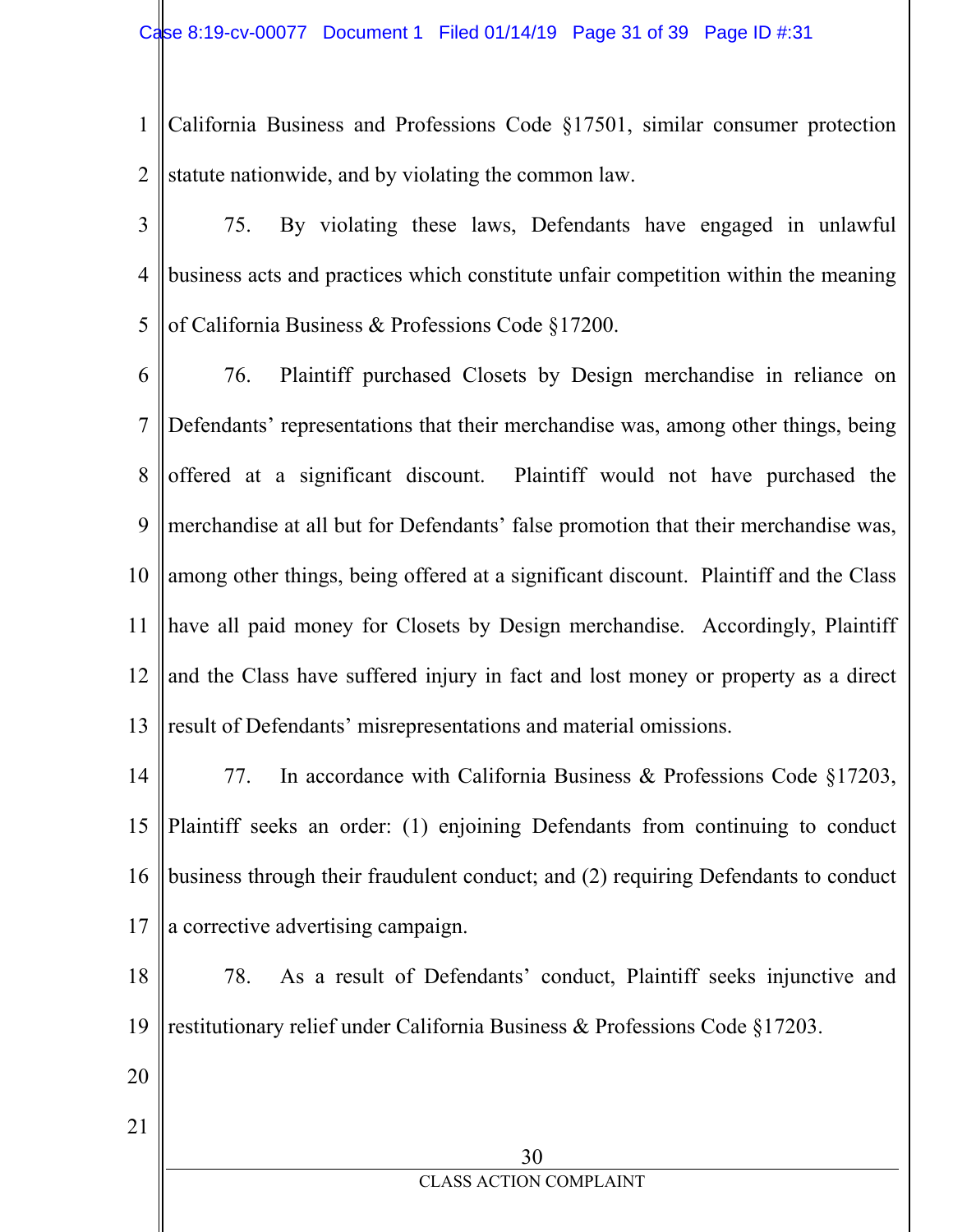|                     | Case 8:19-cv-00077 Document 1 Filed 01/14/19 Page 32 of 39 Page ID #:32                                                                                                                     |
|---------------------|---------------------------------------------------------------------------------------------------------------------------------------------------------------------------------------------|
| 1<br>$\overline{2}$ | <b>FOURTH CLAIM FOR RELIEF</b><br>(Violations of California Business & Professions Code §17200, et seq.,<br>on Behalf of the Class – Unfair Acts and Practices)<br>(Against All Defendants) |
| 3                   | 79.<br>Plaintiff realleges each and every allegation contained above as if                                                                                                                  |
| $\overline{4}$<br>5 | fully set forth herein and, to the extent necessary, pleads this cause of action in the                                                                                                     |
|                     | alternative.                                                                                                                                                                                |
| 6<br>$\overline{7}$ | 80.<br>Plaintiff brings this claim individually, and on behalf of members of                                                                                                                |
| 8                   | the Class.                                                                                                                                                                                  |
| 9                   | Under California Business & Professions Code $\S17200$ , any business<br>81.                                                                                                                |
| 10                  | act or practice that is unethical, oppressive, unscrupulous, and/or substantially                                                                                                           |
| 11                  | injurious to consumers, or that violates a legislatively declared policy, constitutes                                                                                                       |
| 12                  | an unfair business act or practice.                                                                                                                                                         |
| 13                  | 82.<br>Defendants have engaged, and continue to engage, in conduct which                                                                                                                    |
| 14                  | is immoral, unethical, oppressive, unscrupulous, and/or substantially injurious to                                                                                                          |
| 15                  | consumers. This conduct includes representing that their merchandise is, among                                                                                                              |
| 16                  | other things, being offered at a significant discount when, in fact, it is not.                                                                                                             |
| 17                  | Defendants have engaged, and continue to engage, in conduct that<br>83.                                                                                                                     |
| 18                  | violates the legislatively declared policies of: (1) California Civil Code §§1572,                                                                                                          |
| 19                  | 1573, 1709, 1710, 1711 against committing fraud and deceit; (2) California Civil                                                                                                            |
| 20                  | Code §1770 against committing acts and practices intended to deceive consumers                                                                                                              |
| 21                  | regarding the representation of goods in certain particulars; (3) the FTCA, 15                                                                                                              |
|                     | 31<br><b>CLASS ACTION COMPLAINT</b>                                                                                                                                                         |
|                     |                                                                                                                                                                                             |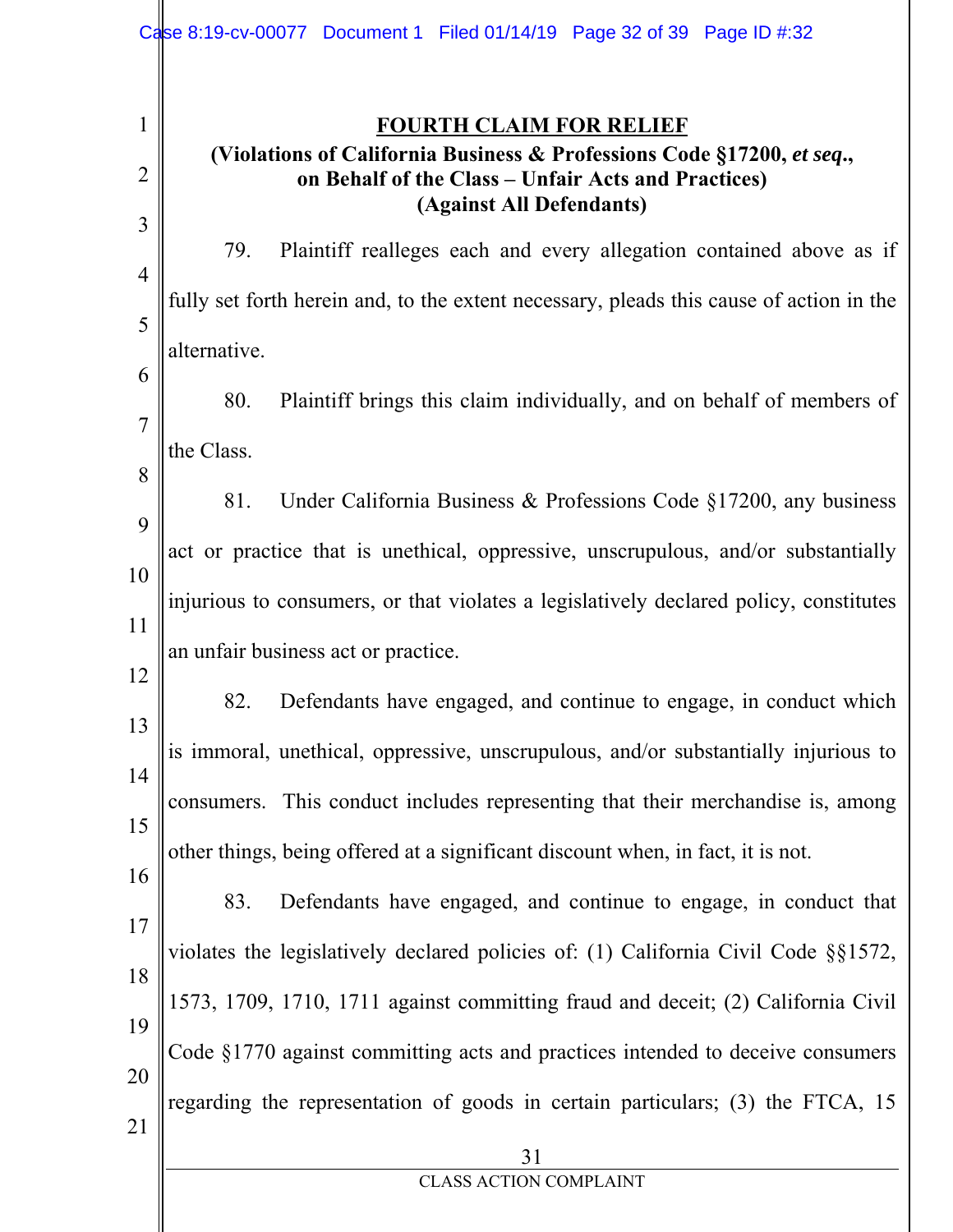1 2 3 4 5 U.S.C.  $\S$ §45(a)(1) and 52(a) against unfair or deceptive practices and false advertising; (4) California Business & Professions Code §17501 against false advertising; and (5) similar consumer protection statutes nationwide. Defendants gain an unfair advantage over their competitors, whose labeling, advertising, and marketing for other similar products must comply with these laws.

6 7 8 9 10 11 12 13 14 15 16 17 18 19 84. Defendants' conduct, including misrepresenting the pricing of their merchandise, is substantially injurious to consumers. Such conduct has caused, and continues to cause, substantial injury to consumers because consumers would not have purchased their merchandise at all but for Defendants' false promotion of their merchandise as, among other things, being offered at a significant discount. Consumers have thus overpaid for Closets by Design merchandise. Such injury is not outweighed by any countervailing benefits to consumers or competition. Indeed, no benefit to consumers or competition results from Defendants' conduct. Since consumers reasonably rely on Defendants' representations of their merchandise and injury results from ordinary use of their merchandise, consumers could not have reasonably avoided such injury. *Davis v. Ford Motor Credit Co*. *LLC*, 179 Cal. App. 4th 581, 597-98 (2009); *see also Drum v. San Fernando Valley Bar Assn.*, 182 Cal. App. 4th 247, 257 (2010) (outlining the third test based on the definition of "unfair" in Section 5 of the FTC Act).

20

21

32 CLASS ACTION COMPLAINT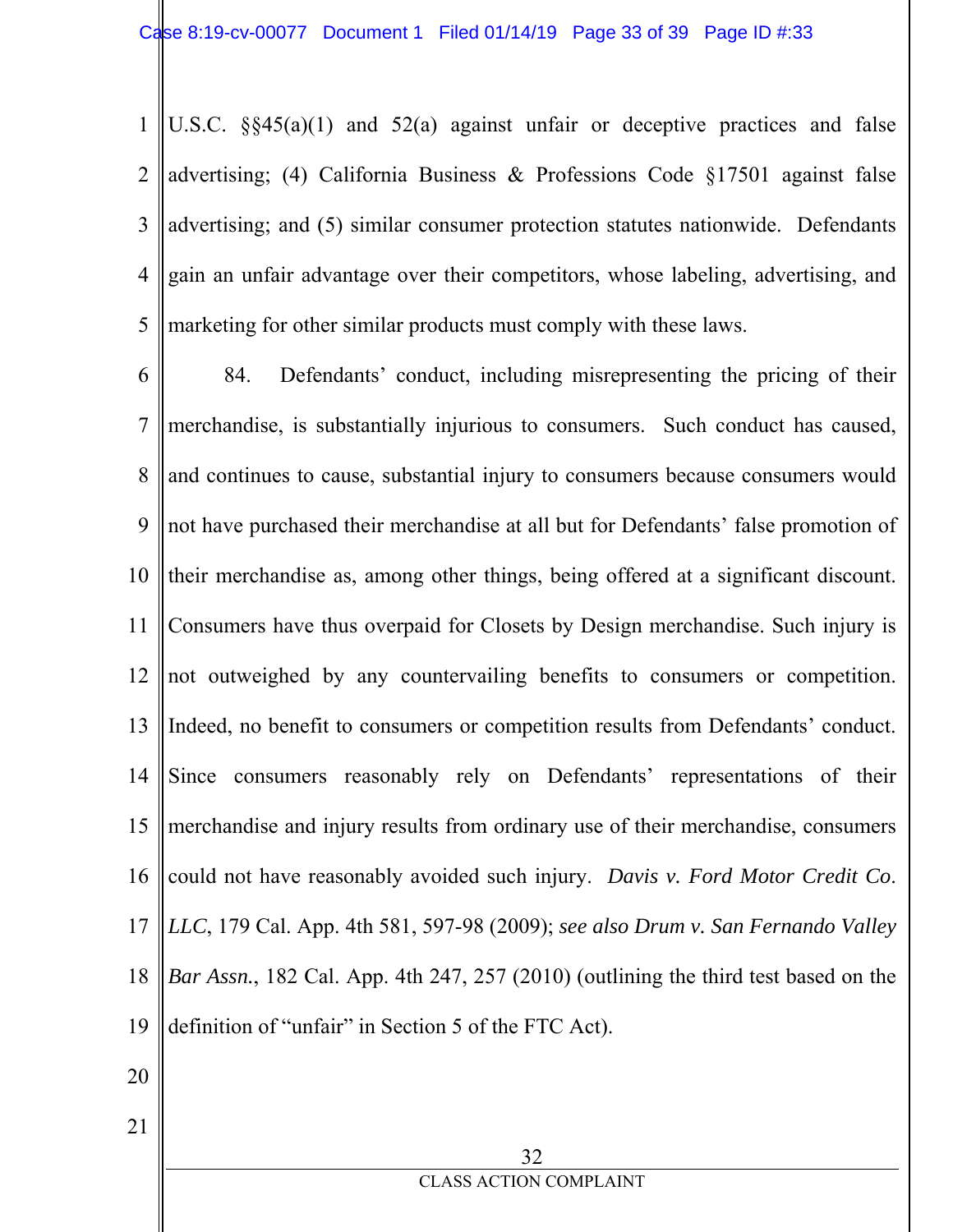1 2 3 85. By committing the acts alleged above, Defendants have engaged in unfair business acts and practices which constitute unfair competition within the meaning of California Business & Professions Code §17200.

4 5 6 7 8 9 10 11 86. Plaintiff purchased Closets by Design merchandise in reliance on Defendants' representations that their merchandise is, among other things, being offered at a significant discount. Plaintiff would not have purchased her merchandise at all but for Defendants' false promotion that their merchandise is, among other things, being offered at a significant discount. Plaintiff and the Class have all paid money for Closets by Design merchandise. Accordingly, Plaintiff and the Class have suffered injury in fact and lost money or property as a direct result of Defendants' misrepresentations and material omissions.

12 13 14 15 87. In accordance with California Business & Professions Code §17203, Plaintiff seeks an order enjoining Defendants from continuing to conduct business through their fraudulent conduct and further seeks an order requiring Defendants to conduct a corrective advertising campaign.

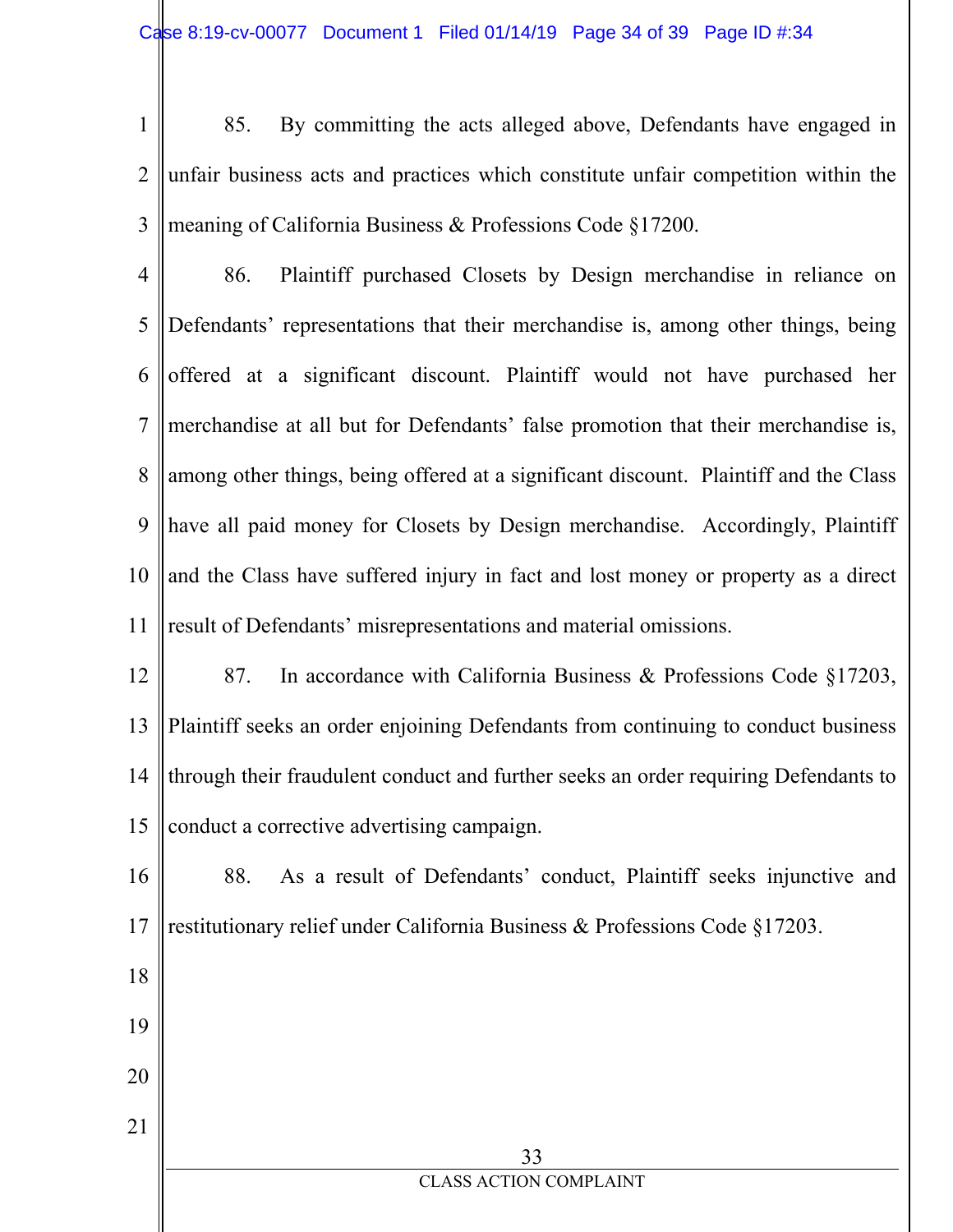|                     | Case 8:19-cv-00077 Document 1 Filed 01/14/19 Page 35 of 39 Page ID #:35                 |
|---------------------|-----------------------------------------------------------------------------------------|
| $\mathbf 1$         | <b>FIFTH CLAIM FOR RELIEF</b><br>(Violations of the CLRA on Behalf of the Class         |
| $\overline{2}$      | for Injunctive Relief and Damages)<br>(Against All Defendants)                          |
| 3                   | 89.<br>Plaintiff realleges each and every allegation contained above as if              |
| $\overline{4}$<br>5 | fully set forth herein and, to the extent necessary, pleads this cause of action in the |
| 6                   | alternative.                                                                            |
| $\overline{7}$      | Plaintiff brings this claim individually, and on behalf of members of<br>90.            |
| 8                   | the Class.                                                                              |
| 9                   | Plaintiff purchased Closets by Design merchandise for her own<br>91.                    |
| 10                  | personal use.                                                                           |
| 11                  | The acts and practices of Defendants as described above were<br>92.                     |
| 12                  | intended to deceive Plaintiff and members of the Class as described herein, and         |
| 13                  | have resulted, and will result in, damages to Plaintiff and members of the Class.       |
| 14                  | These actions violated and continue to violate the CLRA in at least the following       |
| 15                  | respects:                                                                               |
| 16                  | In violation of $\S1770(a)(5)$ of the CLRA, Defendants' acts and<br>a.                  |
| 17                  | practices<br>constitute<br>representations<br>their<br>merchandise<br>that<br>has       |
| 18                  | characteristics, uses, and/or benefits, which it does not;                              |
| 19                  | In violation of $\S1770(a)(9)$ of the CLRA, Defendants' acts and<br>$\mathbf b$ .       |
| 20                  | practices constitute the advertisement of the goods in question without the             |
| 21                  | intent to sell them as advertised; and                                                  |
|                     | 34<br><b>CLASS ACTION COMPLAINT</b>                                                     |
|                     |                                                                                         |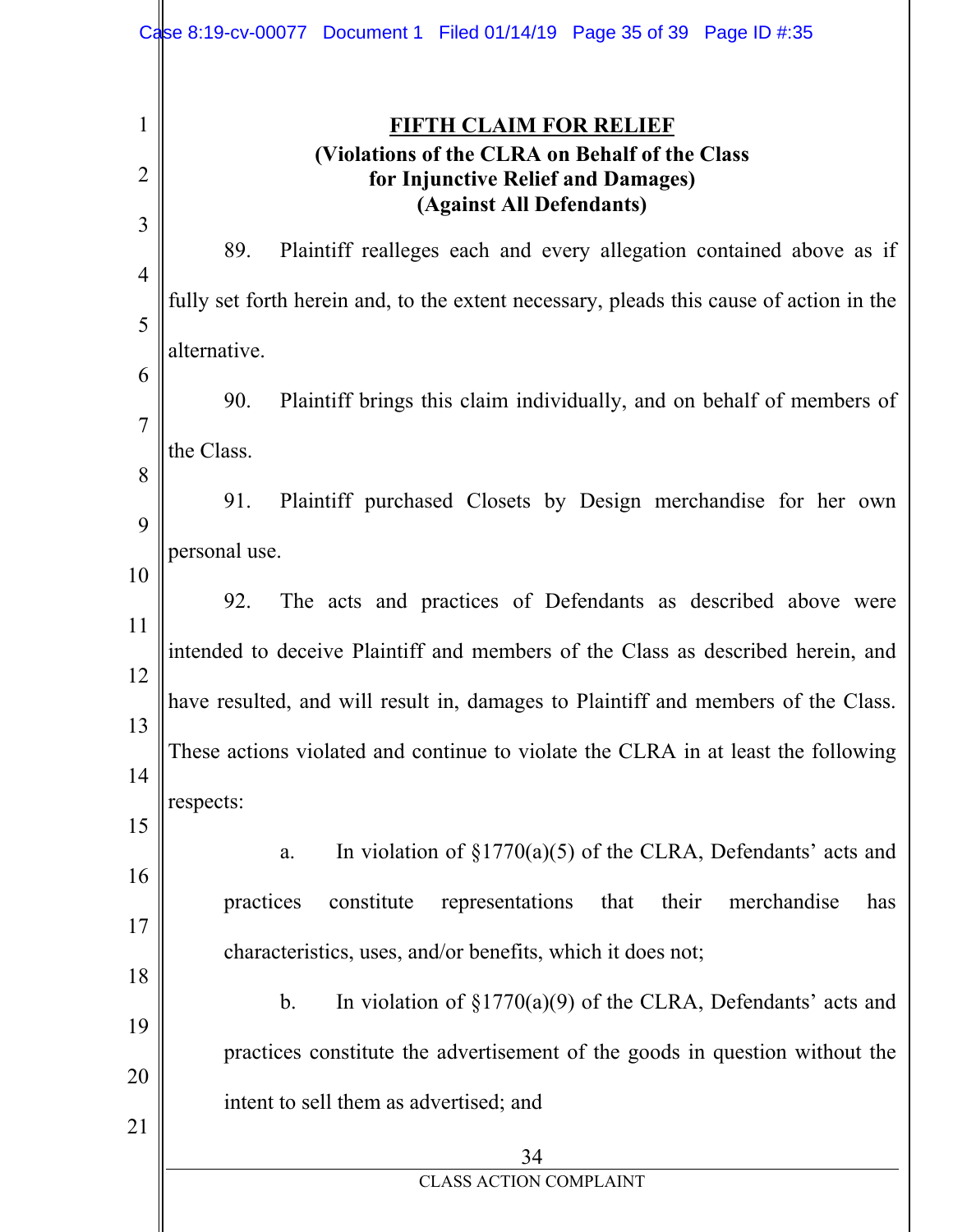c. In violation of  $\S1770(a)(13)$  of the CLRA, Defendants' acts and practices constitute false or misleading statements of fact concerning reasons for, existence of, or amounts of price reductions.

4 5 93. By committing the acts alleged above, Defendants have violated the CLRA.

6 7 8 9 10 11 94. Plaintiff and Class members suffered injuries caused by Defendants' misrepresentations because: (a) they were induced to purchase a product they would not have otherwise purchased if they had known that Closets by Design merchandise was not, among other things, being offered at a significant discount; and/or (b) they paid a price premium due to the false and misleading pricing, advertising, and marketing of Closets by Design merchandise.

12 13 14 15 16 95. Plaintiff and Class members are entitled to, pursuant to California Civil Code §1780, an order enjoining the above-described wrongful acts and practices of Defendants, the payment of costs and attorneys' fees, and any other relief deemed appropriate and proper by the Court under California Civil Code §1780.

17 18 19 20 96. Plaintiff requests that this Court enter such orders or judgments as may be necessary to restore any person in interest any money which may have been acquired by means of such unfair business practices, and for such relief as provided in California Civil Code §1780 and the Prayer for Relief.

21

1

2

3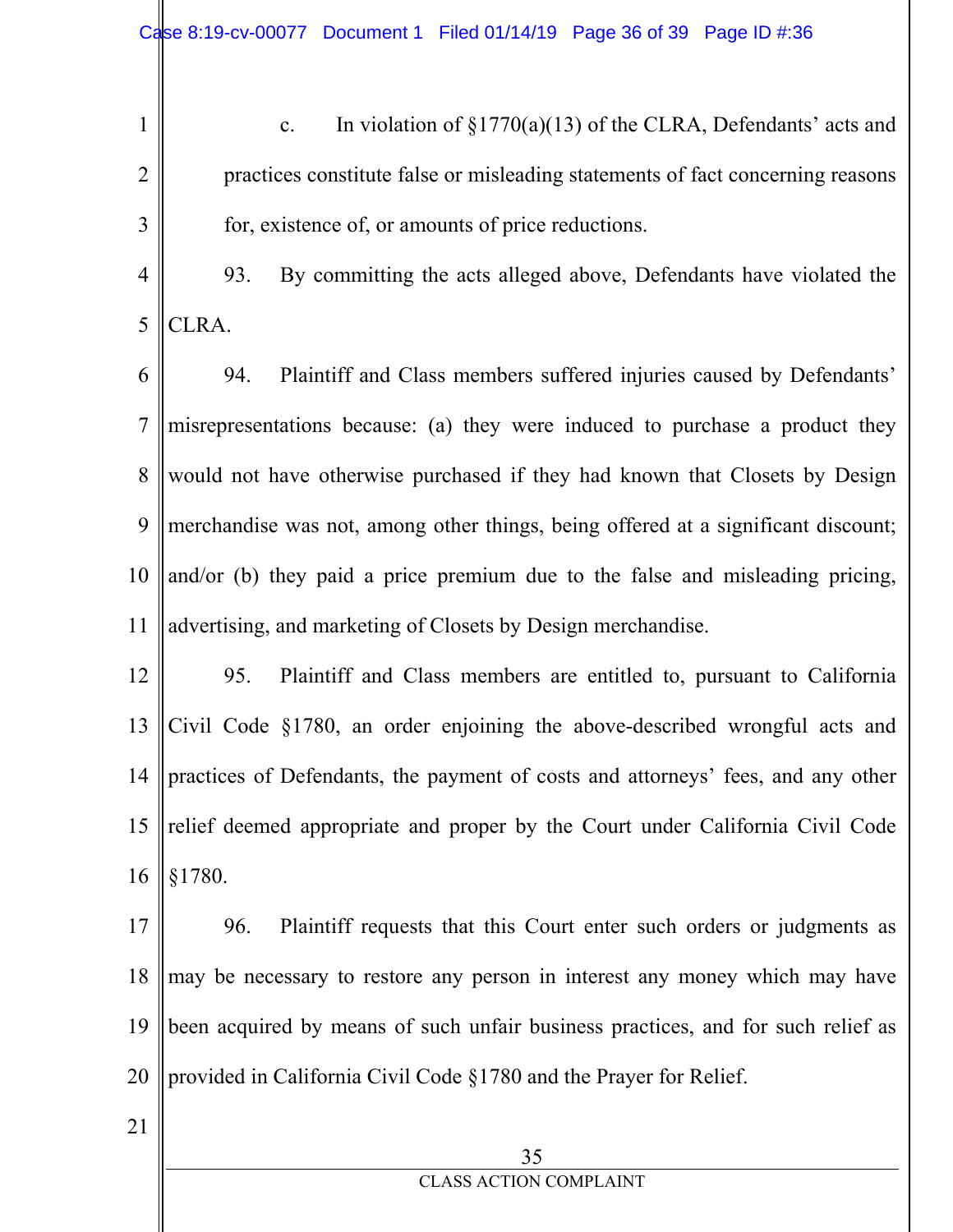36 CLASS ACTION COMPLAINT 1 2 3 4 5 6 7 8 9 10 11 12 13 14 15 16 17 18 19 20 21 97. Pursuant to California Civil Code §1782, Plaintiff gave Closets by Design, Inc. and CBD Franchising, Inc. notice by separate letters dated March 14, 2018, sent by certified mail, of the particular violations of California Civil Code §1770. The notices requested that Defendants rectify the problems associated with the actions alleged in this Complaint, and give notice to all affected consumers of their intent to so act. Defendants have not yet responded to these notices. **PRAYER FOR RELIEF**  WHEREFORE, Plaintiff prays for relief and judgment against Defendants as follows: A. That the Court certify the Class under Rule 23 of the Federal Rules of Civil Procedure and appoint Plaintiff as Class Representative and her attorneys as Class Counsel to represent the members of the Class; B. That the Court declare that Defendants' conduct violates the statutes referenced herein; C. That the Court preliminarily and permanently enjoin Defendants from conducting business through the unlawful, unfair, or fraudulent business acts or practices, untrue and misleading labeling and marketing, and other violations of law described in this Complaint; D. That the Court order Defendants to conduct a corrective advertising and information campaign advising consumers that their merchandise does not have the characteristics, uses, benefits, and quality Defendants have claimed;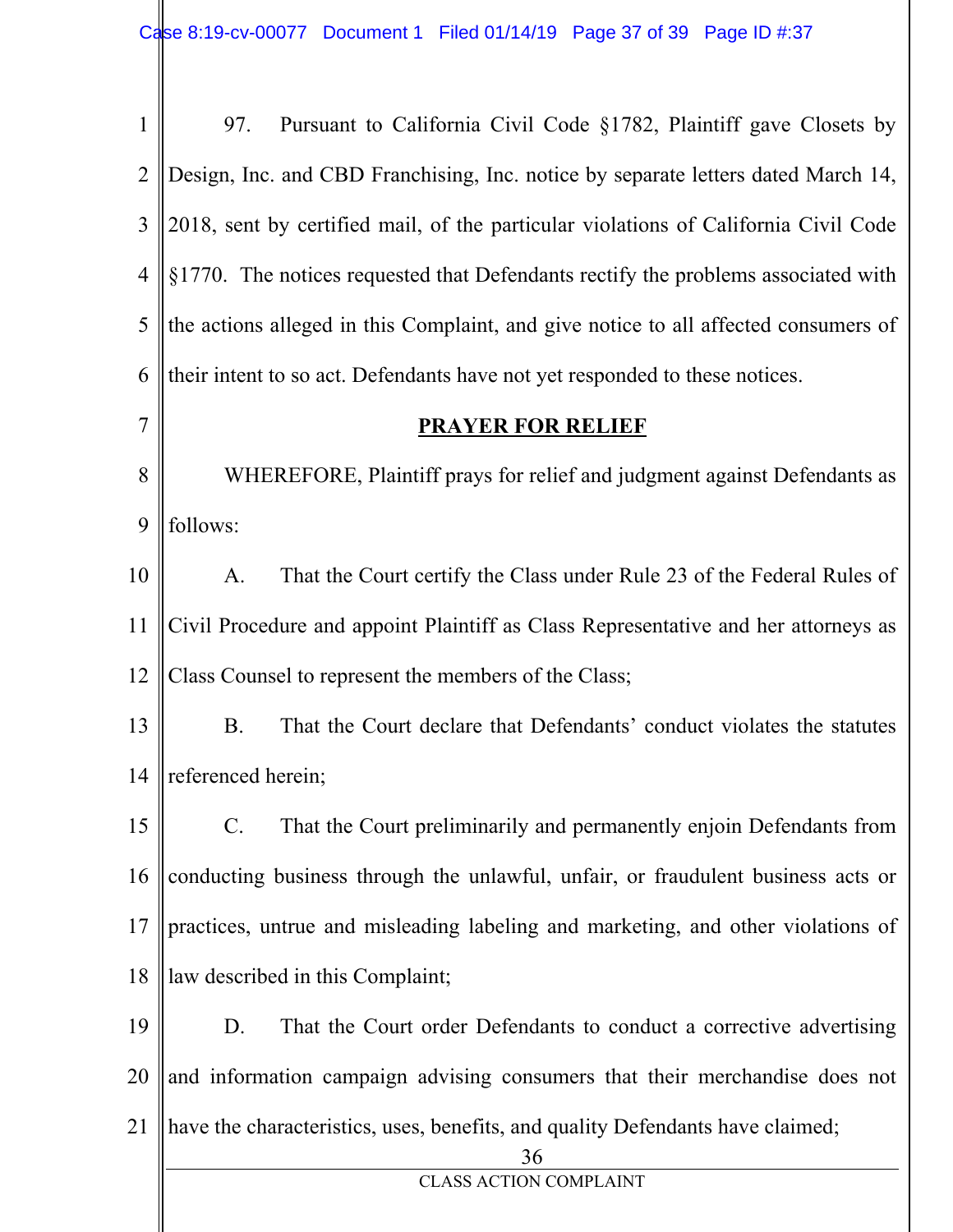1 2 3 4 E. That the Court order Defendants to implement whatever measures are necessary to remedy the unlawful, unfair, or fraudulent business acts or practices, untrue and misleading advertising, and other violations of law described in this Complaint;

5 6 7 8 F. That the Court order Defendants to notify each and every individual and/or business who purchased their merchandise of the pendency of the claims in this action in order to give such individuals and businesses an opportunity to obtain restitution from Defendants;

9 10 11 12 13 G. That the Court order Defendants to pay restitution to restore to all affected persons all funds acquired by means of any act or practice declared by this Court to be an unlawful, unfair, or a fraudulent business act or practice, untrue or misleading labeling, advertising, and marketing, plus pre- and post-judgment interest thereon;

14 15 16 H. That the Court order Defendants to disgorge all monies wrongfully obtained and all revenues and profits derived by Defendants as a result of their acts or practices as alleged in this Complaint;

I. That the Court award damages to Plaintiff and the Class;

17

18 19 J. That the Court enter an Order awarding costs, expenses, and reasonable attorneys' fees; and

20 21 K. That the Court grant such other and further relief as may be just and proper.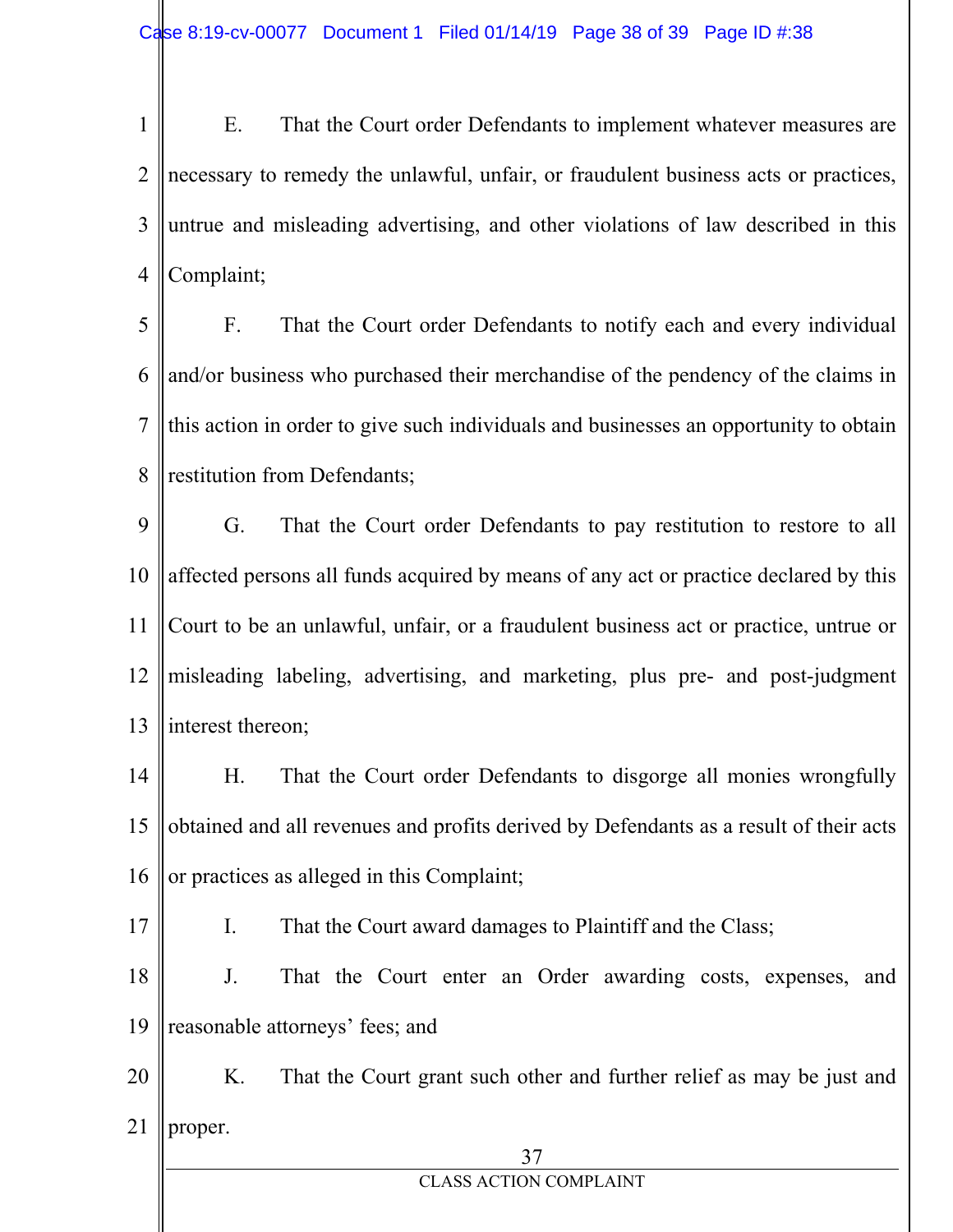|                | Case 8:19-cv-00077 Document 1 Filed 01/14/19 Page 39 of 39 Page ID #:39 |                                                             |
|----------------|-------------------------------------------------------------------------|-------------------------------------------------------------|
| 1              |                                                                         | <b>JURY DEMAND</b>                                          |
| $\overline{2}$ | Plaintiff demands a trial by jury on all causes of action so triable.   |                                                             |
| 3              | DATED: January 14, 2019                                                 | <b>SCOTT+SCOTT</b><br><b>ATTORNEYS AT LAW LLP</b>           |
| 4              |                                                                         | s/ John T. Jasnoch<br>John T. Jasnoch (281605)              |
| 5              |                                                                         | jjasnoch@scott-scott.com<br>Joseph A. Pettigrew (236933)    |
| 6              |                                                                         | jpettigrew@scott-scott.com<br>600 W. Broadway, Suite 3300   |
| 7              |                                                                         | San Diego, CA 92101<br>Telephone: 619-233-4565              |
| 8              |                                                                         | Facsimile: 619-233-0508                                     |
| 9              |                                                                         | <b>SCOTT+SCOTT</b>                                          |
| 10             |                                                                         | <b>ATTORNEYS AT LAW LLLP</b><br>Thomas K. Boardman (276313) |
| 11             |                                                                         | tboardman@scott-scott.com<br>The Helmsley Building          |
| 12             |                                                                         | 230 Park Avenue, 17th Floor<br>New York NY 10169            |
| 13             |                                                                         | Telephone: 212-223-6444<br>Facsimile: 212-223-6334          |
| 14             |                                                                         | <b>Counsel for Plaintiff Annemarie Newbold</b>              |
| 15             |                                                                         |                                                             |
| 16             |                                                                         |                                                             |
| 17             |                                                                         |                                                             |
| 18             |                                                                         |                                                             |
| 19             |                                                                         |                                                             |
| 20             |                                                                         |                                                             |
| 21             |                                                                         |                                                             |
|                |                                                                         | 38<br><b>CLASS ACTION COMPLAINT</b>                         |
|                |                                                                         |                                                             |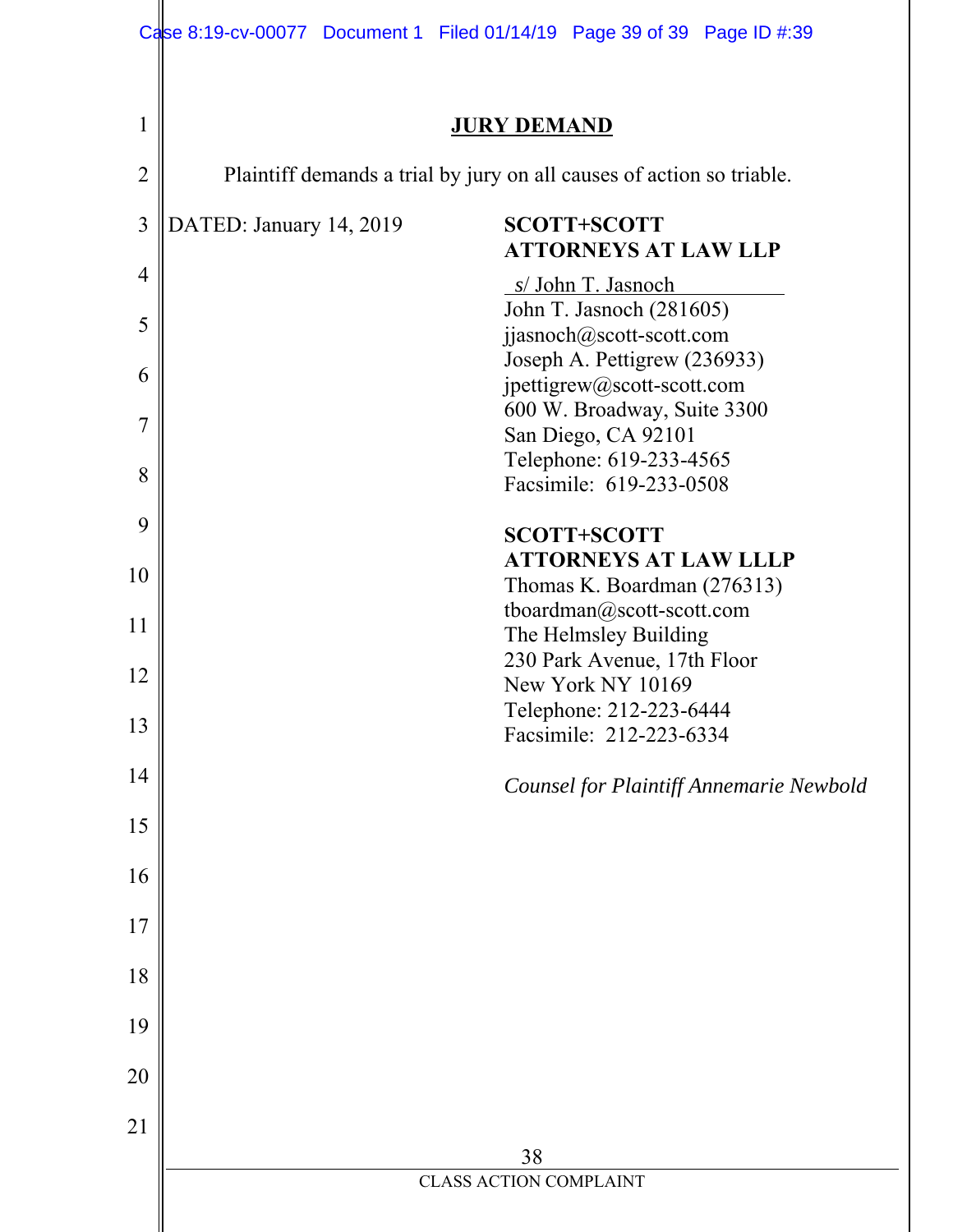# **EXHIBIT 1**